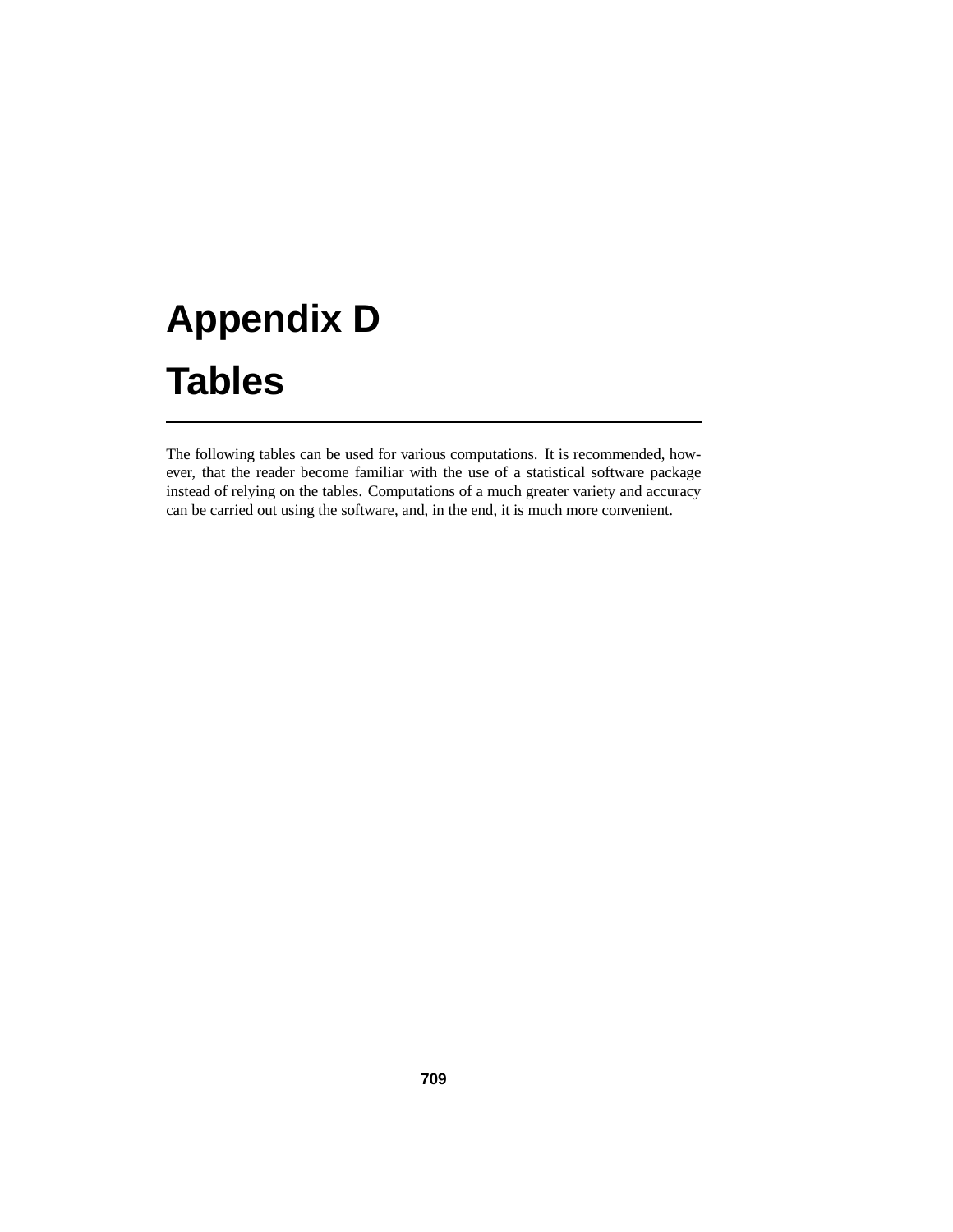### **D.1 Random Numbers**

Each line in Table D.1 is a sample of 40 random digits, i.e., 40 independent and identically distributed (i.i.d.) values from the uniform distribution on the set  $\{0, 1, 2, 3, 4, 5, \ldots\}$ , <sup>7</sup>, <sup>8</sup>, <sup>9</sup>}.

Suppose we want a sample of five i.i.d. values from the uniform distribution on  $S = \{1, 2, \ldots, 25\}$ , i.e., a random sample of five, with replacement, from *S*. To do this, pick a starting point in the table and start reading off successive (nonoverlapping) two-digit numbers, treating a pair such as 07 as 7, and discarding any pairs that are not in the range 1 to 25, until you have five values. For example, if we start at line 110, we read the pairs (<sup>∗</sup> indicates a sample element) 38, 44, 84, 87, 89, 18∗, 33, 82, 46, 97, 39, 36, 44, 20∗, 06∗, 76, 68, 80, 87, 08∗, 81, 48, 66, 94, 87, 60, 51, 30, 92, 97, 00, 41, 27, ∗. We can see at this point that we have a sample of five given by 18, 20, 6, 8, 12.

If we want a random sample of five, without replacement, from *S*, then we proceed as above but now ignore any repeats in the generated sample until we get the five numbers. In this preceding case, we did not get any repeats, so this is also a simple random sample of size five without replacement.

|      |       |       |       | <b>Table D.1 Random Numbers</b> |       |       |       |       |
|------|-------|-------|-------|---------------------------------|-------|-------|-------|-------|
| Line |       |       |       |                                 |       |       |       |       |
| 101  | 19223 | 95034 | 05756 | 28713                           | 96409 | 12531 | 42544 | 82853 |
| 102  | 73676 | 47150 | 99400 | 01927                           | 27754 | 42648 | 82425 | 36290 |
| 103  | 45467 | 71709 | 77558 | 00095                           | 32863 | 29485 | 82226 | 90056 |
| 104  | 52711 | 38889 | 93074 | 60227                           | 40011 | 85848 | 48767 | 52573 |
| 105  | 95592 | 94007 | 69971 | 91481                           | 60779 | 53791 | 17297 | 59335 |
| 106  | 68417 | 35013 | 15529 | 72765                           | 85089 | 57067 | 50211 | 47487 |
| 107  | 82739 | 57890 | 20807 | 47511                           | 81676 | 55300 | 94383 | 14893 |
| 108  | 60940 | 72024 | 17868 | 24943                           | 61790 | 90656 | 87964 | 18883 |
| 109  | 36009 | 19365 | 15412 | 39638                           | 85453 | 46816 | 83485 | 41979 |
| 110  | 38448 | 48789 | 18338 | 24697                           | 39364 | 42006 | 76688 | 08708 |
| 111  | 81486 | 69487 | 60513 | 09297                           | 00412 | 71238 | 27649 | 39950 |
| 112  | 59636 | 88804 | 04634 | 71197                           | 19352 | 73089 | 84898 | 45785 |
| 113  | 62568 | 70206 | 40325 | 03699                           | 71080 | 22553 | 11486 | 11776 |
| 114  | 45149 | 32992 | 75730 | 66280                           | 03819 | 56202 | 02938 | 70915 |
| 115  | 61041 | 77684 | 94322 | 24709                           | 73698 | 14526 | 31893 | 32592 |
| 116  | 14459 | 26056 | 31424 | 80371                           | 65103 | 62253 | 50490 | 61181 |
| 117  | 38167 | 98532 | 62183 | 70632                           | 23417 | 26185 | 41448 | 75532 |
| 118  | 73190 | 32533 | 04470 | 29669                           | 84407 | 90785 | 65956 | 86382 |
| 119  | 95857 | 07118 | 87664 | 92099                           | 58806 | 66979 | 98624 | 84826 |
| 120  | 35476 | 55972 | 39421 | 65850                           | 04266 | 35435 | 43742 | 11937 |
| 121  | 71487 | 09984 | 29077 | 14863                           | 61683 | 47052 | 62224 | 51025 |
| 122  | 13873 | 81598 | 95052 | 90908                           | 73592 | 75186 | 87136 | 95761 |
| 123  | 54580 | 81507 | 27102 | 56027                           | 55892 | 33063 | 41842 | 81868 |
| 124  | 71035 | 09001 | 43367 | 49497                           | 72719 | 96758 | 27611 | 91596 |
| 125  | 96746 | 12149 | 37823 | 71868                           | 18442 | 35119 | 62103 | 39244 |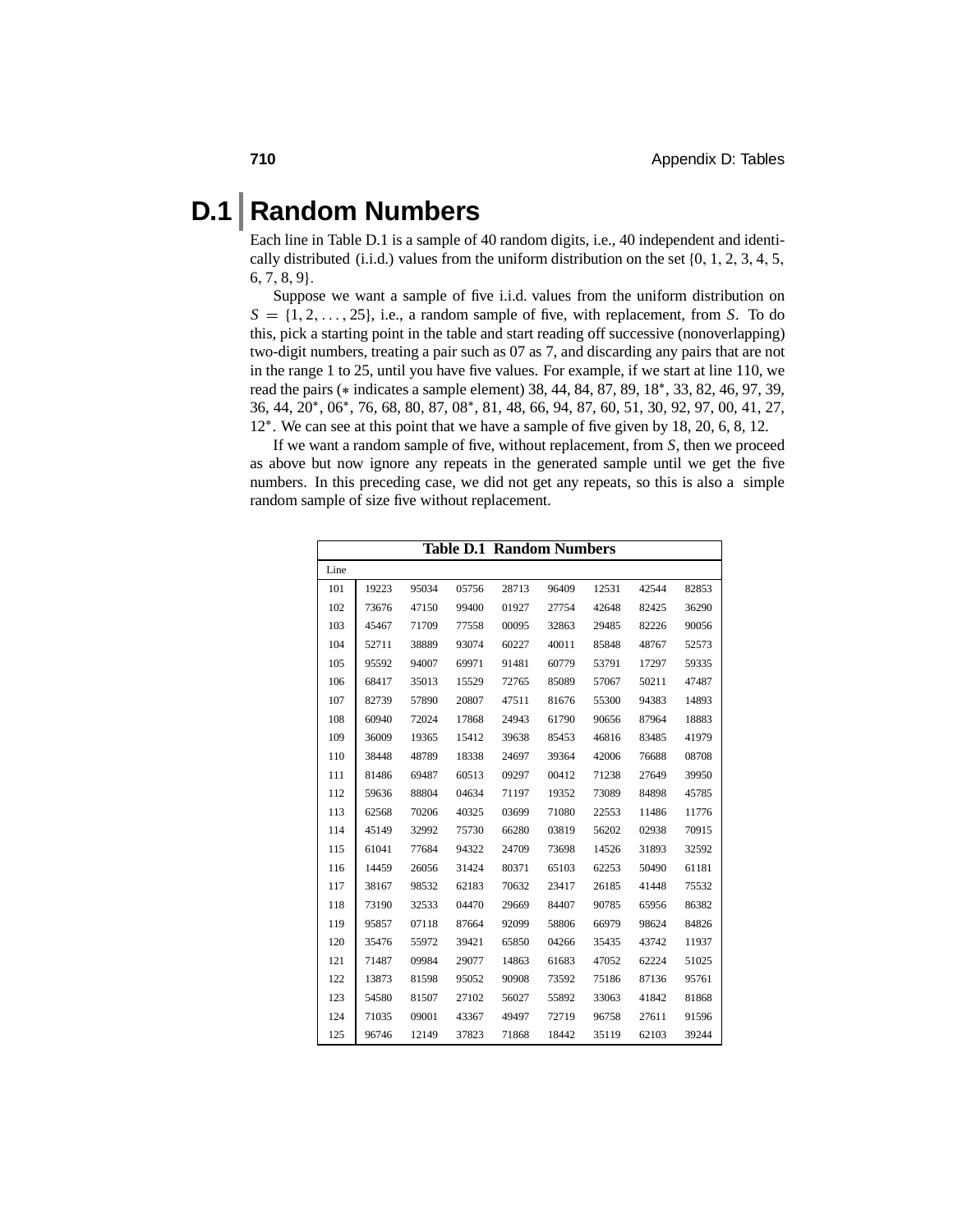|      | Table D.1 Random Numbers (continued) |       |       |       |       |       |       |       |  |  |
|------|--------------------------------------|-------|-------|-------|-------|-------|-------|-------|--|--|
| Line |                                      |       |       |       |       |       |       |       |  |  |
| 126  | 96927                                | 19931 | 36809 | 74192 | 77567 | 88741 | 48409 | 41903 |  |  |
| 127  | 43909                                | 99477 | 25330 | 64359 | 40085 | 16925 | 85117 | 36071 |  |  |
| 128  | 15689                                | 14227 | 06565 | 14374 | 13352 | 49367 | 81982 | 87209 |  |  |
| 129  | 36759                                | 58984 | 68288 | 22913 | 18638 | 54303 | 00795 | 08727 |  |  |
| 130  | 69051                                | 64817 | 87174 | 09517 | 84534 | 06489 | 87201 | 97245 |  |  |
| 131  | 05007                                | 16632 | 81194 | 14873 | 04197 | 85576 | 45195 | 96565 |  |  |
| 132  | 68732                                | 55259 | 84292 | 08796 | 43165 | 93739 | 31685 | 97150 |  |  |
| 133  | 45740                                | 41807 | 65561 | 33302 | 07051 | 93623 | 18132 | 09547 |  |  |
| 134  | 27816                                | 78416 | 18329 | 21337 | 35213 | 37741 | 04312 | 68508 |  |  |
| 135  | 66925                                | 55658 | 39100 | 78458 | 11206 | 19876 | 87151 | 31260 |  |  |
| 136  | 08421                                | 44753 | 77377 | 28744 | 75592 | 08563 | 79140 | 92454 |  |  |
| 137  | 53645                                | 66812 | 61421 | 47836 | 12609 | 15373 | 98481 | 14592 |  |  |
| 138  | 66831                                | 68908 | 40772 | 21558 | 47781 | 33586 | 79177 | 06928 |  |  |
| 139  | 55588                                | 99404 | 70708 | 41098 | 43563 | 56934 | 48394 | 51719 |  |  |
| 140  | 12975                                | 13258 | 13048 | 45144 | 72321 | 81940 | 00360 | 02428 |  |  |
| 141  | 96767                                | 35964 | 23822 | 96012 | 94591 | 65194 | 50842 | 53372 |  |  |
| 142  | 72829                                | 50232 | 97892 | 63408 | 77919 | 44575 | 24870 | 04178 |  |  |
| 143  | 88565                                | 42628 | 17797 | 49376 | 61762 | 16953 | 88604 | 12724 |  |  |
| 144  | 62964                                | 88145 | 83083 | 69453 | 46109 | 59505 | 69680 | 00900 |  |  |
| 145  | 19687                                | 12633 | 57857 | 95806 | 09931 | 02150 | 43163 | 58636 |  |  |
| 146  | 37609                                | 59057 | 66967 | 83401 | 60705 | 02384 | 90597 | 93600 |  |  |
| 147  | 54973                                | 86278 | 88737 | 74351 | 47500 | 84552 | 19909 | 67181 |  |  |
| 148  | 00694                                | 05977 | 19664 | 65441 | 20903 | 62371 | 22725 | 53340 |  |  |
| 149  | 71546                                | 05233 | 53946 | 68743 | 72460 | 27601 | 45403 | 88692 |  |  |
| 150  | 07511                                | 88915 | 41267 | 16853 | 84569 | 79367 | 32337 | 03316 |  |  |
| 151  | 03802                                | 29341 | 29264 | 80198 | 12371 | 13121 | 54969 | 43912 |  |  |
| 152  | 77320                                | 35030 | 77519 | 41109 | 98296 | 18984 | 60869 | 12349 |  |  |
| 153  | 07886                                | 56866 | 39648 | 69290 | 03600 | 05376 | 58958 | 22720 |  |  |
| 154  | 87065                                | 74133 | 21117 | 70595 | 22791 | 67306 | 28420 | 52067 |  |  |
| 155  | 42090                                | 09628 | 54035 | 93879 | 98441 | 04606 | 27381 | 82637 |  |  |
| 156  | 55494                                | 67690 | 88131 | 81800 | 11188 | 28552 | 25752 | 21953 |  |  |
| 157  | 16698                                | 30406 | 96587 | 65985 | 07165 | 50148 | 16201 | 86792 |  |  |
| 158  | 16297                                | 07626 | 68683 | 45335 | 34377 | 72941 | 41764 | 77038 |  |  |
| 159  | 22897                                | 17467 | 17638 | 70043 | 36243 | 13008 | 83993 | 22869 |  |  |
| 160  | 98163                                | 45944 | 34210 | 64158 | 76971 | 27689 | 82926 | 75957 |  |  |
| 161  | 43400                                | 25831 | 06283 | 22138 | 16043 | 15706 | 73345 | 26238 |  |  |
| 162  | 97341                                | 46254 | 88153 | 62336 | 21112 | 35574 | 99271 | 45297 |  |  |
| 163  | 64578                                | 67197 | 28310 | 90341 | 37531 | 63890 | 52630 | 76315 |  |  |
| 164  | 11022                                | 79124 | 49525 | 63078 | 17229 | 32165 | 01343 | 21394 |  |  |
| 165  | 81232                                | 43939 | 23840 | 05995 | 84589 | 06788 | 76358 | 26622 |  |  |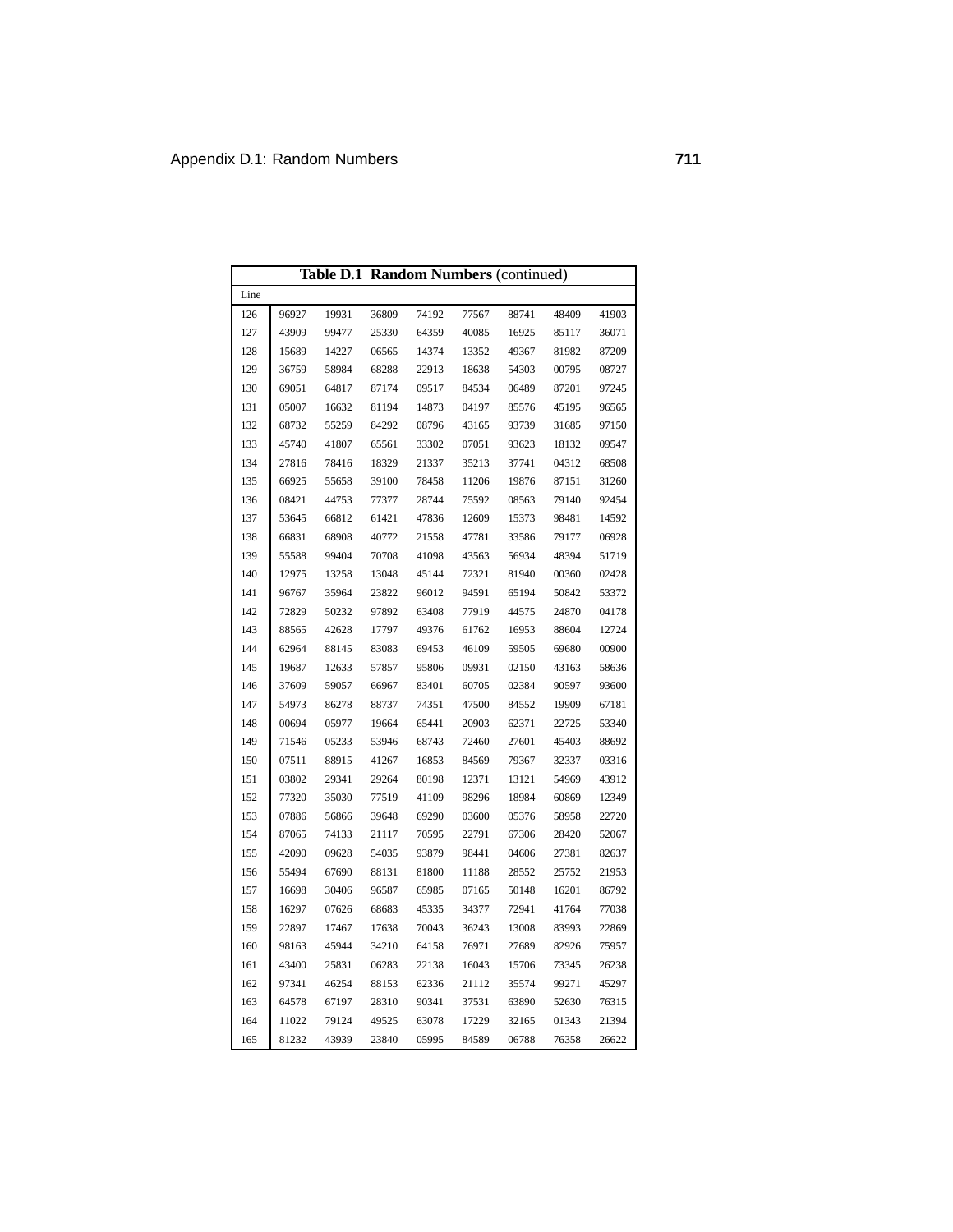### **D.2 Standard Normal Cdf**

If  $Z \sim N(0, 1)$ , then we can use Table D.2 to compute the cumulative distribution function (cdf)  $\Phi$  for *Z*. For example, suppose we want to compute  $\Phi(z) = P(Z \leq z)$ 1.03). The symmetry of the  $N(0, 1)$  distribution about 0 implies that  $\Phi(z) = 1 \Phi(-z)$ , so using Table D.2, we have that  $P(Z < 1.03) = P(Z < 1.03) = 1 - P(Z < 1.03)$  $-1.03$ ) = 1 – 0.1515 = 0.8485.

| <b>Table D.2 Standard Normal Cdf</b> |       |       |       |       |       |       |       |       |       |       |  |
|--------------------------------------|-------|-------|-------|-------|-------|-------|-------|-------|-------|-------|--|
| Z                                    | .00   | .01   | .02   | .03   | .04   | .05   | .06   | .07   | .08   | .09   |  |
| $-3.4$                               | .0003 | .0003 | .0003 | .0003 | .0003 | .0003 | .0003 | .0003 | .0003 | .0002 |  |
| $-3.3$                               | .0005 | .0005 | .0005 | .0004 | .0004 | .0004 | .0004 | .0004 | .0004 | .0003 |  |
| $-3.2$                               | .0007 | .0007 | .0006 | .0006 | .0006 | .0006 | .0006 | .0005 | .0005 | .0005 |  |
| $-3.1$                               | .0010 | .0009 | .0009 | .0009 | .0008 | .0008 | .0008 | .0008 | .0007 | .0007 |  |
| $-3.0$                               | .0013 | .0013 | .0013 | .0012 | .0012 | .0011 | .0011 | .0011 | .0010 | .0010 |  |
| $-2.9$                               | .0019 | .0018 | .0018 | .0017 | .0016 | .0016 | .0015 | .0015 | .0014 | .0014 |  |
| $-2.8$                               | .0026 | .0025 | .0024 | .0023 | .0023 | .0022 | .0021 | .0021 | .0020 | .0019 |  |
| $-2.7$                               | .0035 | .0034 | .0033 | .0032 | .0031 | .0030 | .0029 | .0028 | .0027 | .0026 |  |
| $-2.6$                               | .0047 | .0045 | .0044 | .0043 | .0041 | .0040 | .0039 | .0038 | .0037 | .0036 |  |
| $-2.5$                               | .0062 | .0060 | .0059 | .0057 | .0055 | .0054 | .0052 | .0051 | .0049 | .0048 |  |
| $-2.4$                               | .0082 | .0080 | .0078 | .0075 | .0073 | .0071 | .0069 | .0068 | .0066 | .0064 |  |
| $-2.3$                               | .0107 | .0104 | .0102 | .0099 | .0096 | .0094 | .0091 | .0089 | .0087 | .0084 |  |
| $-2.2$                               | .0139 | .0136 | .0132 | .0129 | .0125 | .0122 | .0119 | .0116 | .0113 | .0110 |  |
| $-2.1$                               | .0179 | .0174 | .0170 | .0166 | .0162 | .0158 | .0154 | .0150 | .0146 | .0143 |  |
| $-2.0$                               | .0228 | .0222 | .0217 | .0212 | .0207 | .0202 | .0197 | .0192 | .0188 | .0183 |  |
| $-1.9$                               | .0287 | .0281 | .0274 | .0268 | .0262 | .0256 | .0250 | .0244 | .0239 | .0233 |  |
| $-1.8$                               | .0359 | .0351 | .0344 | .0336 | .0329 | .0322 | .0314 | .0307 | .0301 | .0294 |  |
| $-1.7$                               | .0446 | .0436 | .0427 | .0418 | .0409 | .0401 | .0392 | .0384 | .0375 | .0367 |  |
| $-1.6$                               | .0548 | .0537 | .0526 | .0516 | .0505 | .0495 | .0485 | .0475 | .0465 | .0455 |  |
| $-1.5$                               | .0668 | .0655 | .0643 | .0630 | .0618 | .0606 | .0594 | .0582 | .0571 | .0559 |  |
| $-1.4$                               | .0808 | .0793 | .0778 | .0764 | .0749 | .0735 | .0721 | .0708 | .0694 | .0681 |  |
| $-1.3$                               | .0968 | .0951 | .0934 | .0918 | .0901 | .0885 | .0869 | .0853 | .0838 | .0823 |  |
| $-1.2$                               | .1151 | .1131 | .1112 | .1093 | .1075 | .1056 | .1038 | .1020 | .1003 | .0985 |  |
| $-1.1$                               | .1357 | .1335 | .1314 | .1292 | .1271 | .1251 | .1230 | .1210 | .1190 | .1170 |  |
| $-1.0$                               | .1587 | .1562 | .1539 | .1515 | .1492 | .1469 | .1446 | .1423 | .1401 | .1379 |  |
| $-0.9$                               | .1841 | .1814 | .1788 | .1762 | .1736 | .1711 | .1685 | .1660 | .1635 | .1611 |  |
| $-0.8$                               | .2119 | .2090 | .2061 | .2033 | .2005 | .1977 | .1949 | .1922 | .1894 | .1867 |  |
| $-0.7$                               | .2420 | .2389 | .2358 | .2327 | .2296 | .2266 | .2236 | .2206 | .2177 | .2148 |  |
| $-0.6$                               | .2743 | .2709 | .2676 | .2643 | .2611 | .2578 | .2546 | .2514 | .2483 | .2451 |  |
| $-0.5$                               | .3085 | .3050 | .3015 | .2981 | .2946 | .2912 | .2877 | .2843 | .2810 | .2776 |  |
| $-0.4$                               | .3446 | .3409 | .3372 | .3336 | .3300 | .3264 | .3228 | .3192 | .3156 | .3121 |  |
| $-0.3$                               | .3821 | .3783 | .3745 | .3707 | .3669 | .3632 | .3594 | .3557 | .3520 | .3483 |  |
| $-0.2$                               | .4207 | .4168 | .4129 | .4090 | .4052 | .4013 | .3974 | .3936 | .3897 | .3859 |  |
| $-0.1$                               | .4602 | .4562 | .4522 | .4483 | .4443 | .4404 | .4364 | .4325 | .4286 | .4247 |  |
| $-0.0$                               | .5000 | .4960 | .4920 | .4880 | .4840 | .4801 | .4761 | .4721 | .4681 | .4641 |  |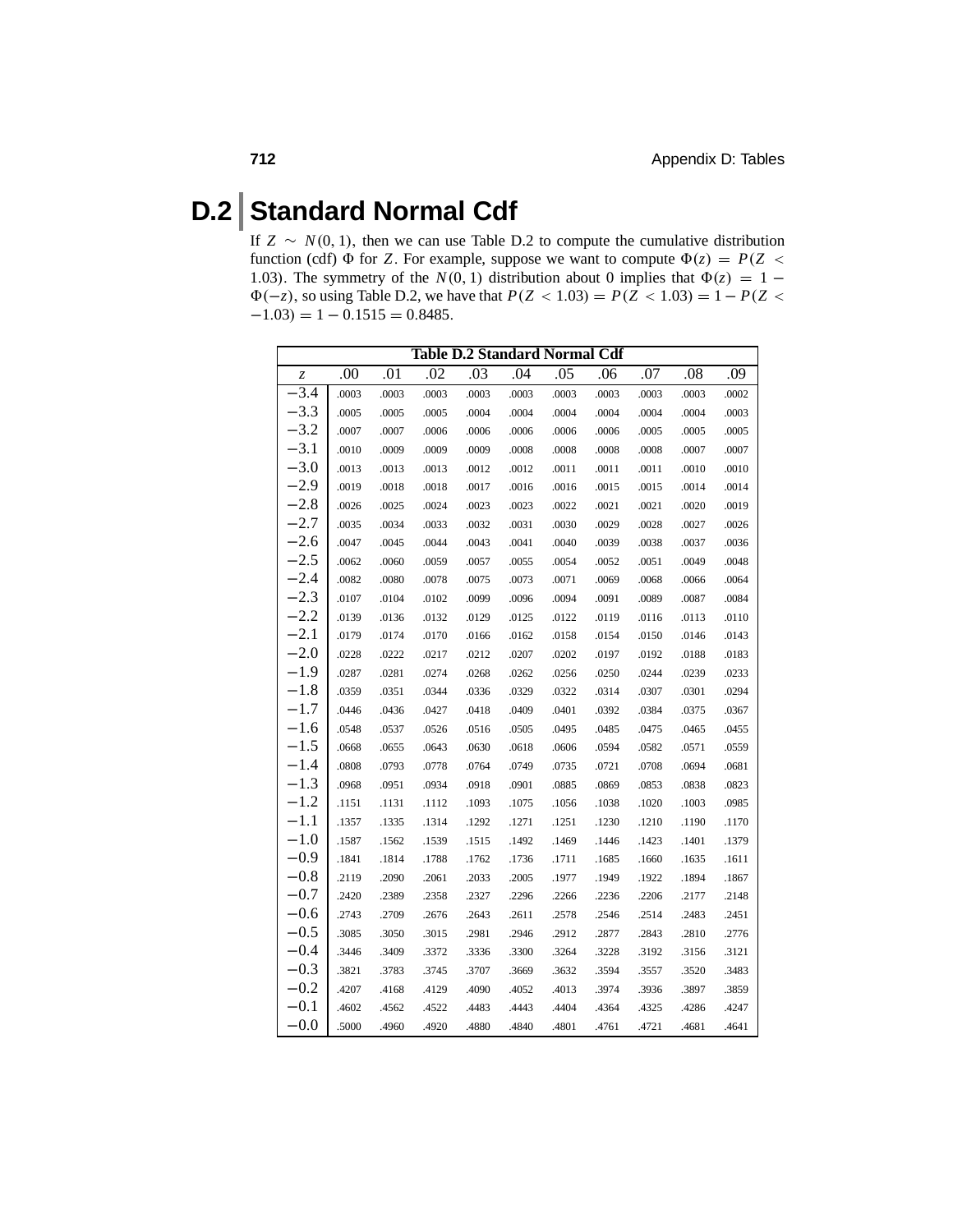# **D.3 Chi-Squared Distribution Quantiles**

If  $X \sim \chi^2(df)$ , then we can use Table D.3 to obtain some quantiles for this distribution. For example, if  $df = 10$  and  $P = 0.98$ , then  $x_{0.98} = 21.16$  is the 0.98 quantile of this distribution.

|                | Table D.3 $\chi^2(\overline{df})$ Quantiles |       |       |       |       |       |       |       |        |       |  |  |
|----------------|---------------------------------------------|-------|-------|-------|-------|-------|-------|-------|--------|-------|--|--|
|                |                                             |       |       |       | P     |       |       |       |        |       |  |  |
| $\frac{df}{f}$ | 0.75                                        | 0.85  | 0.90  | 0.95  | 0.975 | 0.98  | 0.99  | 0.995 | 0.9975 | 0.999 |  |  |
| 1              | 1.32                                        | 2.07  | 2.71  | 3.84  | 5.02  | 5.41  | 6.63  | 7.88  | 9.14   | 10.83 |  |  |
| $\sqrt{2}$     | 2.77                                        | 3.79  | 4.61  | 5.99  | 7.38  | 7.82  | 9.21  | 10.60 | 11.98  | 13.82 |  |  |
| 3              | 4.11                                        | 5.32  | 6.25  | 7.81  | 9.35  | 9.84  | 11.34 | 12.84 | 14.32  | 16.27 |  |  |
| 4              | 5.39                                        | 6.74  | 7.78  | 9.49  | 11.14 | 11.67 | 13.28 | 14.86 | 16.42  | 18.47 |  |  |
| $\mathfrak s$  | 6.63                                        | 8.12  | 9.24  | 11.07 | 12.83 | 13.39 | 15.09 | 16.75 | 18.39  | 20.51 |  |  |
| 6              | 7.84                                        | 9.45  | 10.64 | 12.59 | 14.45 | 15.03 | 16.81 | 18.55 | 20.25  | 22.46 |  |  |
| $\tau$         | 9.04                                        | 10.75 | 12.02 | 14.07 | 16.01 | 16.62 | 18.48 | 20.28 | 22.04  | 24.32 |  |  |
| $\,$ 8 $\,$    | 10.22                                       | 12.03 | 13.36 | 15.51 | 17.53 | 18.17 | 20.09 | 21.95 | 23.77  | 26.12 |  |  |
| 9              | 11.39                                       | 13.29 | 14.68 | 16.92 | 19.02 | 19.68 | 21.67 | 23.59 | 25.46  | 27.88 |  |  |
| 10             | 12.55                                       | 14.53 | 15.99 | 18.31 | 20.48 | 21.16 | 23.21 | 25.19 | 27.11  | 29.59 |  |  |
| 11             | 13.70                                       | 15.77 | 17.28 | 19.68 | 21.92 | 22.62 | 24.72 | 26.76 | 28.73  | 31.26 |  |  |
| 12             | 14.85                                       | 16.99 | 18.55 | 21.03 | 23.34 | 24.05 | 26.22 | 28.30 | 30.32  | 32.91 |  |  |
| 13             | 15.98                                       | 18.20 | 19.81 | 22.36 | 24.74 | 25.47 | 27.69 | 29.82 | 31.88  | 34.53 |  |  |
| 14             | 17.12                                       | 19.41 | 21.06 | 23.68 | 26.12 | 26.87 | 29.14 | 31.32 | 33.43  | 36.12 |  |  |
| 15             | 18.25                                       | 20.60 | 22.31 | 25.00 | 27.49 | 28.26 | 30.58 | 32.80 | 34.95  | 37.70 |  |  |
| 16             | 19.37                                       | 21.79 | 23.54 | 26.30 | 28.85 | 29.63 | 32.00 | 34.27 | 36.46  | 39.25 |  |  |
| 17             | 20.49                                       | 22.98 | 24.77 | 27.59 | 30.19 | 31.00 | 33.41 | 35.72 | 37.95  | 40.79 |  |  |
| 18             | 21.60                                       | 24.16 | 25.99 | 28.87 | 31.53 | 32.35 | 34.81 | 37.16 | 39.42  | 42.31 |  |  |
| 19             | 22.72                                       | 25.33 | 27.20 | 30.14 | 32.85 | 33.69 | 36.19 | 38.58 | 40.88  | 43.82 |  |  |
| 20             | 23.83                                       | 26.50 | 28.41 | 31.41 | 34.17 | 35.02 | 37.57 | 40.00 | 42.34  | 45.31 |  |  |
| 21             | 24.93                                       | 27.66 | 29.62 | 32.67 | 35.48 | 36.34 | 38.93 | 41.40 | 43.78  | 46.80 |  |  |
| 22             | 26.04                                       | 28.82 | 30.81 | 33.92 | 36.78 | 37.66 | 40.29 | 42.80 | 45.20  | 48.27 |  |  |
| 23             | 27.14                                       | 29.98 | 32.01 | 35.17 | 38.08 | 38.97 | 41.64 | 44.18 | 46.62  | 49.73 |  |  |
| 24             | 28.24                                       | 31.13 | 33.20 | 36.42 | 39.36 | 40.27 | 42.98 | 45.56 | 48.03  | 51.18 |  |  |
| 25             | 29.34                                       | 32.28 | 34.38 | 37.65 | 40.65 | 41.57 | 44.31 | 46.93 | 49.44  | 52.62 |  |  |
| 26             | 30.43                                       | 33.43 | 35.56 | 38.89 | 41.92 | 42.86 | 45.64 | 48.29 | 50.83  | 54.05 |  |  |
| 27             | 31.53                                       | 34.57 | 36.74 | 40.11 | 43.19 | 44.14 | 46.96 | 49.64 | 52.22  | 55.48 |  |  |
| 28             | 32.62                                       | 35.71 | 37.92 | 41.34 | 44.46 | 45.42 | 48.28 | 50.99 | 53.59  | 56.89 |  |  |
| 29             | 33.71                                       | 36.85 | 39.09 | 42.56 | 45.72 | 46.69 | 49.59 | 52.34 | 54.97  | 58.30 |  |  |
| 30             | 34.80                                       | 37.99 | 40.26 | 43.77 | 46.98 | 47.96 | 50.89 | 53.67 | 56.33  | 59.70 |  |  |
| 40             | 45.62                                       | 49.24 | 51.81 | 55.76 | 59.34 | 60.44 | 63.69 | 66.77 | 69.70  | 73.40 |  |  |
| 50             | 56.33                                       | 60.35 | 63.17 | 67.50 | 71.42 | 72.61 | 76.15 | 79.49 | 82.66  | 86.66 |  |  |
| 60             | 66.98                                       | 71.34 | 74.40 | 79.08 | 83.30 | 84.58 | 88.38 | 91.95 | 95.34  | 99.61 |  |  |
| 80             | 88.13                                       | 93.11 | 96.58 | 101.9 | 106.6 | 108.1 | 112.3 | 116.3 | 120.1  | 124.8 |  |  |
| 100            | 109.1                                       | 114.7 | 118.5 | 124.3 | 129.6 | 131.1 | 135.8 | 140.2 | 144.3  | 149.4 |  |  |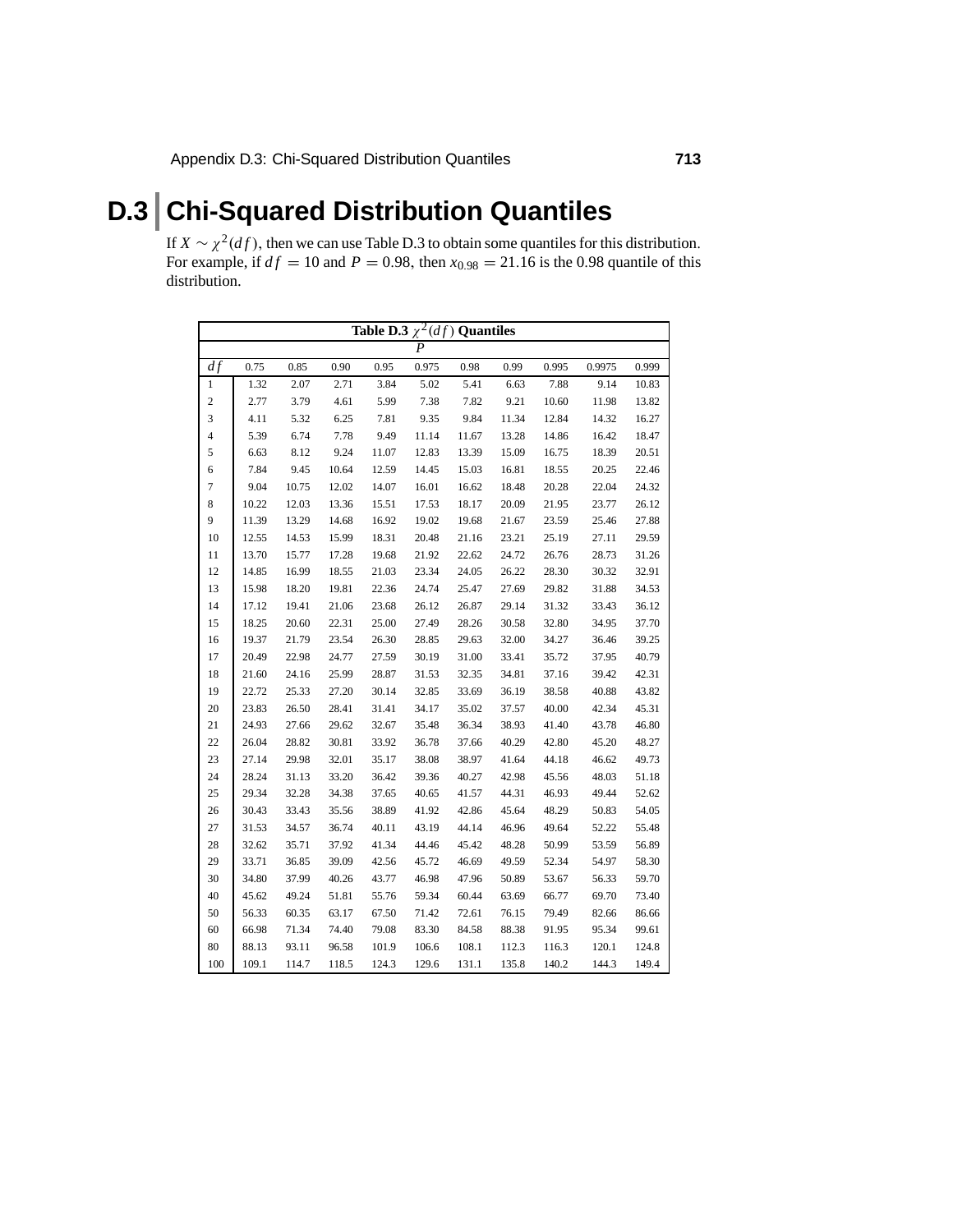## **D.4** *t* **Distribution Quantiles**

Table D.4 contains some quantiles for *<sup>t</sup>* or Student distributions. For example, if *<sup>X</sup>* <sup>∼</sup> *t*(*df*), with  $df = 10$  and  $P = 0.98$ , then  $x_{0.98} = 2.359$  is the 0.98 quantile of the *t*(10) distribution. Recall that the  $t(df)$  distribution is symmetric about 0 so, for example,  $x_{0.25} = -x_{0.75}$ .

| Table D.4 $t(df)$ Quantiles |       |       |       |       |                         |       |       |       |        |       |  |
|-----------------------------|-------|-------|-------|-------|-------------------------|-------|-------|-------|--------|-------|--|
|                             |       |       |       |       | $\overline{P}$          |       |       |       |        |       |  |
| df                          | 0.75  | 0.85  | 0.90  | 0.95  | 0.975                   | 0.98  | 0.99  | 0.995 | 0.9975 | 0.999 |  |
| $\mathbf{1}$                | 1.000 | 1.963 | 3.078 | 6.314 | 12.71                   | 15.89 | 31.82 | 63.66 | 127.3  | 318.3 |  |
| $\overline{\mathbf{c}}$     | 0.816 | 1.386 | 1.886 | 2.920 | 4.303                   | 4.849 | 6.965 | 9.925 | 14.09  | 22.33 |  |
| 3                           | 0.765 | 1.250 | 1.638 | 2.353 | 3.182                   | 3.482 | 4.541 | 5.841 | 7.453  | 10.21 |  |
| $\overline{\mathbf{4}}$     | 0.741 | 1.190 | 1.533 | 2.132 | 2.776                   | 2.999 | 3.747 | 4.604 | 5.598  | 7.173 |  |
| 5                           | 0.727 | 1.156 | 1.476 | 2.015 | 2.571                   | 2.757 | 3.365 | 4.032 | 4.773  | 5.893 |  |
| 6                           | 0.718 | 1.134 | 1.440 | 1.943 | 2.447                   | 2.612 | 3.143 | 3.707 | 4.317  | 5.208 |  |
| 7                           | 0.711 | 1.119 | 1.415 | 1.895 | 2.365                   | 2.517 | 2.998 | 3.499 | 4.029  | 4.785 |  |
| 8                           | 0.706 | 1.108 | 1.397 | 1.860 | 2.306                   | 2.449 | 2.896 | 3.355 | 3.833  | 4.501 |  |
| 9                           | 0.703 | 1.100 | 1.383 | 1.833 | 2.262                   | 2.398 | 2.821 | 3.250 | 3.690  | 4.297 |  |
| 10                          | 0.700 | 1.093 | 1.372 | 1.812 | 2.228                   | 2.359 | 2.764 | 3.169 | 3.581  | 4.144 |  |
| 11                          | 0.697 | 1.088 | 1.363 | 1.796 | 2.201                   | 2.328 | 2.718 | 3.106 | 3.497  | 4.025 |  |
| 12                          | 0.695 | 1.083 | 1.356 | 1.782 | 2.179                   | 2.303 | 2.681 | 3.055 | 3.428  | 3.930 |  |
| 13                          | 0.694 | 1.079 | 1.350 | 1.771 | 2.160                   | 2.282 | 2.650 | 3.012 | 3.372  | 3.852 |  |
| 14                          | 0.692 | 1.076 | 1.345 | 1.761 | 2.145                   | 2.264 | 2.624 | 2.977 | 3.326  | 3.787 |  |
| 15                          | 0.691 | 1.074 | 1.341 | 1.753 | 2.131                   | 2.249 | 2.602 | 2.947 | 3.286  | 3.733 |  |
| 16                          | 0.690 | 1.071 | 1.337 | 1.746 | 2.120                   | 2.235 | 2.583 | 2.921 | 3.252  | 3.686 |  |
| 17                          | 0.689 | 1.069 | 1.333 | 1.740 | 2.110                   | 2.224 | 2.567 | 2.898 | 3.222  | 3.646 |  |
| 18                          | 0.688 | 1.067 | 1.330 | 1.734 | 2.101                   | 2.214 | 2.552 | 2.878 | 3.197  | 3.611 |  |
| 19                          | 0.688 | 1.066 | 1.328 | 1.729 | 2.093                   | 2.205 | 2.539 | 2.861 | 3.174  | 3.579 |  |
| 20                          | 0.687 | 1.064 | 1.325 | 1.725 | 2.086                   | 2.197 | 2.528 | 2.845 | 3.153  | 3.552 |  |
| 21                          | 0.686 | 1.063 | 1.323 | 1.721 | 2.080                   | 2.189 | 2.518 | 2.831 | 3.135  | 3.527 |  |
| 22                          | 0.686 | 1.061 | 1.321 | 1.717 | 2.074                   | 2.183 | 2.508 | 2.819 | 3.119  | 3.505 |  |
| 23                          | 0.685 | 1.060 | 1.319 | 1.714 | 2.069                   | 2.177 | 2.500 | 2.807 | 3.104  | 3.485 |  |
| 24                          | 0.685 | 1.059 | 1.318 | 1.711 | 2.064                   | 2.172 | 2.492 | 2.797 | 3.091  | 3.467 |  |
| 25                          | 0.684 | 1.058 | 1.316 | 1.708 | 2.060                   | 2.167 | 2.485 | 2.787 | 3.078  | 3.450 |  |
| 26                          | 0.684 | 1.058 | 1.315 | 1.706 | 2.056                   | 2.162 | 2.479 | 2.779 | 3.067  | 3.435 |  |
| 27                          | 0.684 | 1.057 | 1.314 | 1.703 | 2.052                   | 2.158 | 2.473 | 2.771 | 3.057  | 3.421 |  |
| 28                          | 0.683 | 1.056 | 1.313 | 1.701 | 2.048                   | 2.154 | 2.467 | 2.763 | 3.047  | 3.408 |  |
| 29                          | 0.683 | 1.055 | 1.311 | 1.699 | 2.045                   | 2.150 | 2.462 | 2.756 | 3.038  | 3.396 |  |
| 30                          | 0.683 | 1.055 | 1.310 | 1.697 | 2.042                   | 2.147 | 2.457 | 2.750 | 3.030  | 3.385 |  |
| 40                          | 0.681 | 1.050 | 1.303 | 1.684 | 2.021                   | 2.123 | 2.423 | 2.704 | 2.971  | 3.307 |  |
| 50                          | 0.679 | 1.047 | 1.299 | 1.676 | 2.009                   | 2.109 | 2.403 | 2.678 | 2.937  | 3.261 |  |
| 60                          | 0.679 | 1.045 | 1.296 | 1.671 | 2.000                   | 2.099 | 2.390 | 2.660 | 2.915  | 3.232 |  |
| 80                          | 0.678 | 1.043 | 1.292 | 1.664 | 1.990                   | 2.088 | 2.374 | 2.639 | 2.887  | 3.195 |  |
| 100                         | 0.677 | 1.042 | 1.290 | 1.660 | 1.984                   | 2.081 | 2.364 | 2.626 | 2.871  | 3.174 |  |
| 1000                        | 0.675 | 1.037 | 1.282 | 1.646 | 1.962                   | 2.056 | 2.330 | 2.581 | 2.813  | 3.098 |  |
| $\infty$                    | 0.674 | 1.036 | 1.282 | 1.645 | 1.960                   | 2.054 | 2.326 | 2.576 | 2.807  | 3.091 |  |
|                             | 50%   | 70%   | 80%   | 90%   | 95%                     | 96%   | 98%   | 99%   | 99.5%  | 99.8% |  |
|                             |       |       |       |       | <b>Confidence level</b> |       |       |       |        |       |  |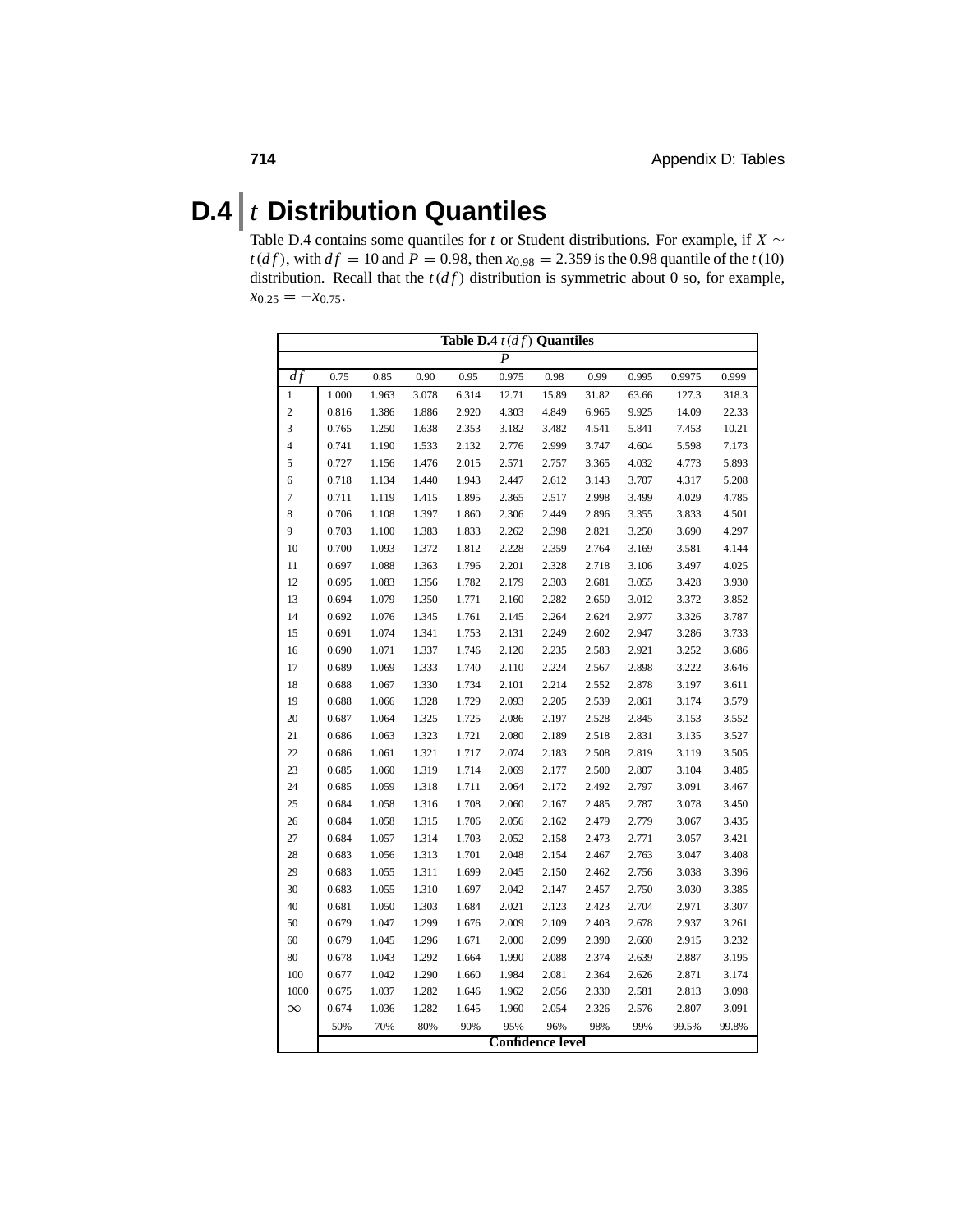## **D.5** *F* **Distribution Quantiles**

If  $X \sim F(ndf, ddf)$ , then we can use Table D.5 to obtain some quantiles for this distribution. For example, if  $ndf = 3$ ,  $ddf = 4$ , and  $P = 0.975$ , then  $x_{0.975} = 9.98$ is the 0.975 quantile of the *<sup>F</sup>*(3, <sup>4</sup>) distribution. Note that, if *<sup>X</sup>* <sup>∼</sup> *<sup>F</sup>*(*ndf*, *ddf* ), then *Y* = 1/*X* ∼ *F*(*ddf*, *ndf*) and *P*(*X* ≤ *x*) = *P*(*Y* ≥ 1/*x*).

|                |                  |              |                | Table D.5 $F(ndf, ddf)$ Quantiles |                |           |           |
|----------------|------------------|--------------|----------------|-----------------------------------|----------------|-----------|-----------|
|                |                  |              |                | ndf                               |                |           |           |
| ddf            | $\boldsymbol{P}$ | $\mathbf{1}$ | $\overline{c}$ | 3                                 | $\overline{4}$ | 5         | 6         |
| 1              | 0.900            | 39.86        | 49.50          | 53.59                             | 55.83          | 57.24     | 58.20     |
|                | 0.950            | 161.45       | 199.50         | 215.71                            | 224.58         | 230.16    | 233.99    |
|                | 0.975            | 647.79       | 799.50         | 864.16                            | 899.58         | 921.85    | 937.11    |
|                | 0.990            | 4052.18      | 4999.50        | 5403.35                           | 5624.58        | 5763.65   | 5858.99   |
|                | 0.999            | 405284.07    | 499999.50      | 540379.20                         | 562499.58      | 576404.56 | 585937.11 |
| $\overline{c}$ | 0.900            | 8.53         | 9.00           | 9.16                              | 9.24           | 9.29      | 9.33      |
|                | 0.950            | 18.51        | 19.00          | 19.16                             | 19.25          | 19.30     | 19.33     |
|                | 0.975            | 38.51        | 39.00          | 39.17                             | 39.25          | 39.30     | 39.33     |
|                | 0.990            | 98.50        | 99.00          | 99.17                             | 99.25          | 99.30     | 99.33     |
|                | 0.999            | 998.50       | 999.00         | 999.17                            | 999.25         | 999.30    | 999.33    |
| 3              | 0.900            | 5.54         | 5.46           | 5.39                              | 5.34           | 5.31      | 5.28      |
|                | 0.950            | 10.13        | 9.55           | 9.28                              | 9.12           | 9.01      | 8.94      |
|                | 0.975            | 17.44        | 16.04          | 15.44                             | 15.10          | 14.88     | 14.73     |
|                | 0.990            | 34.12        | 30.82          | 29.46                             | 28.71          | 28.24     | 27.91     |
|                | 0.999            | 167.03       | 148.50         | 141.11                            | 137.10         | 134.58    | 132.85    |
| $\overline{4}$ | 0.900            | 4.54         | 4.32           | 4.19                              | 4.11           | 4.05      | 4.01      |
|                | 0.950            | 7.71         | 6.94           | 6.59                              | 6.39           | 6.26      | 6.16      |
|                | 0.975            | 12.22        | 10.65          | 9.98                              | 9.60           | 9.36      | 9.20      |
|                | 0.990            | 21.20        | 18.00          | 16.69                             | 15.98          | 15.52     | 15.21     |
|                | 0.999            | 74.14        | 61.25          | 56.18                             | 53.44          | 51.71     | 50.53     |
| 5              | 0.900            | 4.06         | 3.78           | 3.62                              | 3.52           | 3.45      | 3.40      |
|                | 0.950            | 6.61         | 5.79           | 5.41                              | 5.19           | 5.05      | 4.95      |
|                | 0.975            | 10.01        | 8.43           | 7.76                              | 7.39           | 7.15      | 6.98      |
|                | 0.990            | 16.26        | 13.27          | 12.06                             | 11.39          | 10.97     | 10.67     |
|                | 0.999            | 47.18        | 37.12          | 33.20                             | 31.09          | 29.75     | 28.83     |
| 6              | 0.900            | 3.78         | 3.46           | 3.29                              | 3.18           | 3.11      | 3.05      |
|                | 0.950            | 5.99         | 5.14           | 4.76                              | 4.53           | 4.39      | 4.28      |
|                | 0.975            | 8.81         | 7.26           | 6.60                              | 6.23           | 5.99      | 5.82      |
|                | 0.990            | 13.75        | 10.92          | 9.78                              | 9.15           | 8.75      | 8.47      |
|                | 0.999            | 35.51        | 27.00          | 23.70                             | 21.92          | 20.80     | 20.03     |
| $\overline{7}$ | 0.900            | 3.59         | 3.26           | 3.07                              | 2.96           | 2.88      | 2.83      |
|                | 0.950            | 5.59         | 4.74           | 4.35                              | 4.12           | 3.97      | 3.87      |
|                | 0.975            | 8.07         | 6.54           | 5.89                              | 5.52           | 5.29      | 5.12      |
|                | 0.990            | 12.25        | 9.55           | 8.45                              | 7.85           | 7.46      | 7.19      |
|                | 0.999            | 29.25        | 21.69          | 18.77                             | 17.20          | 16.21     | 15.52     |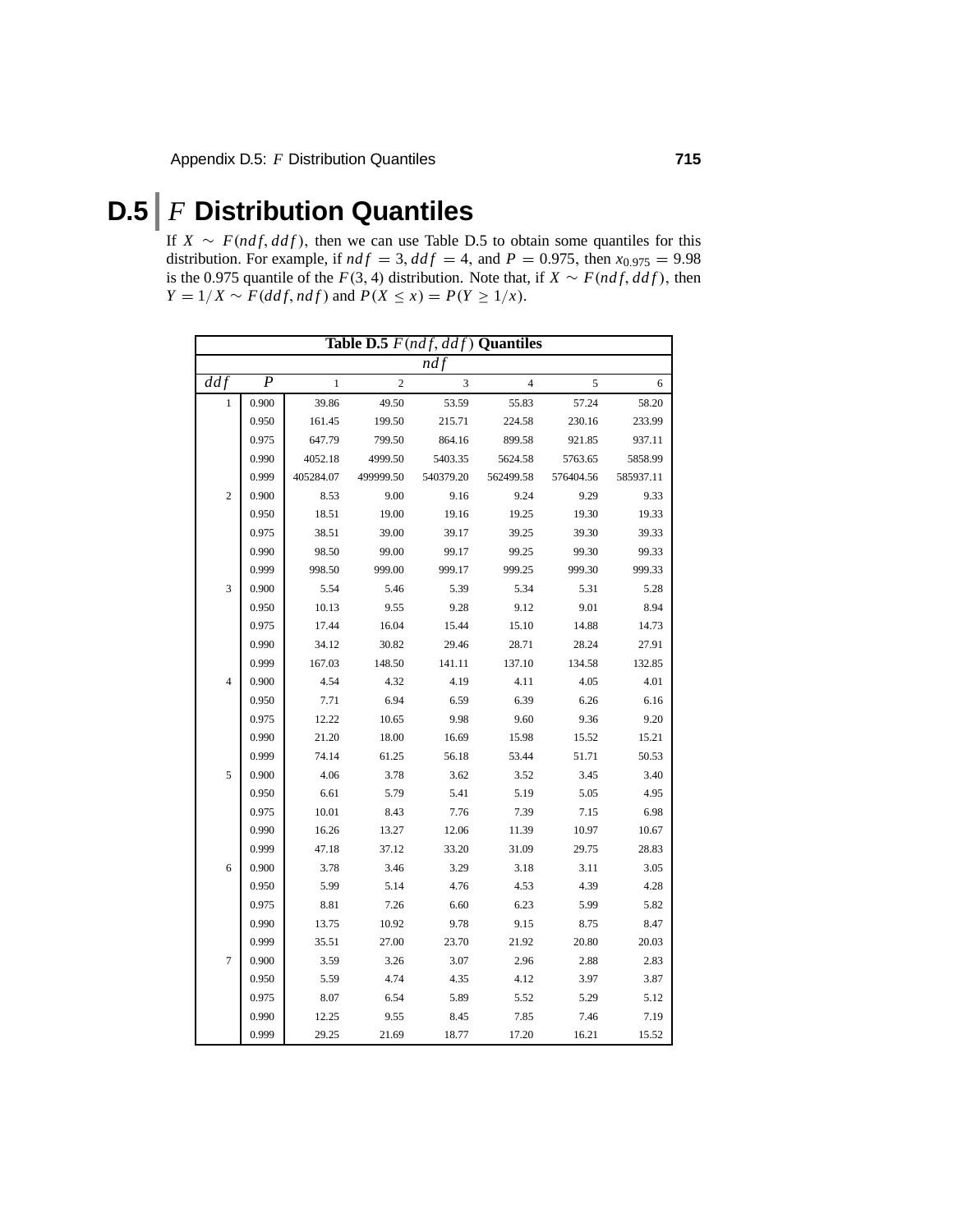|                  | Table D.5 $F(ndf, ddf)$ Quantiles (continued) |           |           |           |           |           |           |  |  |  |  |  |  |
|------------------|-----------------------------------------------|-----------|-----------|-----------|-----------|-----------|-----------|--|--|--|--|--|--|
|                  |                                               |           |           | ndf       |           |           |           |  |  |  |  |  |  |
| $\overline{ddf}$ | $\overline{P}$                                | $\tau$    | 8         | 9         | 10        | 11        | 12        |  |  |  |  |  |  |
| 1                | 0.900                                         | 58.91     | 59.44     | 59.86     | 60.19     | 60.47     | 60.71     |  |  |  |  |  |  |
|                  | 0.950                                         | 236.77    | 238.88    | 240.54    | 241.88    | 242.98    | 243.91    |  |  |  |  |  |  |
|                  | 0.975                                         | 948.22    | 956.66    | 963.28    | 968.63    | 973.03    | 976.71    |  |  |  |  |  |  |
|                  | 0.990                                         | 5928.36   | 5981.07   | 6022.47   | 6055.85   | 6083.32   | 6106.32   |  |  |  |  |  |  |
|                  | 0.999                                         | 592873.29 | 598144.16 | 602283.99 | 605620.97 | 608367.68 | 610667.82 |  |  |  |  |  |  |
| $\overline{2}$   | 0.900                                         | 9.35      | 9.37      | 9.38      | 9.39      | 9.40      | 9.41      |  |  |  |  |  |  |
|                  | 0.950                                         | 19.35     | 19.37     | 19.38     | 19.40     | 19.40     | 19.41     |  |  |  |  |  |  |
|                  | 0.975                                         | 39.36     | 39.37     | 39.39     | 39.40     | 39.41     | 39.41     |  |  |  |  |  |  |
|                  | 0.990                                         | 99.36     | 99.37     | 99.39     | 99.40     | 99.41     | 99.42     |  |  |  |  |  |  |
|                  | 0.999                                         | 999.36    | 999.37    | 999.39    | 999.40    | 999.41    | 999.42    |  |  |  |  |  |  |
| 3                | 0.900                                         | 5.27      | 5.25      | 5.24      | 5.23      | 5.22      | 5.22      |  |  |  |  |  |  |
|                  | 0.950                                         | 8.89      | 8.85      | 8.81      | 8.79      | 8.76      | 8.74      |  |  |  |  |  |  |
|                  | 0.975                                         | 14.62     | 14.54     | 14.47     | 14.42     | 14.37     | 14.34     |  |  |  |  |  |  |
|                  | 0.990                                         | 27.67     | 27.49     | 27.35     | 27.23     | 27.13     | 27.05     |  |  |  |  |  |  |
|                  | 0.999                                         | 131.58    | 130.62    | 129.86    | 129.25    | 128.74    | 128.32    |  |  |  |  |  |  |
| $\overline{4}$   | 0.900                                         | 3.98      | 3.95      | 3.94      | 3.92      | 3.91      | 3.90      |  |  |  |  |  |  |
|                  | 0.950                                         | 6.09      | 6.04      | 6.00      | 5.96      | 5.94      | 5.91      |  |  |  |  |  |  |
|                  | 0.975                                         | 9.07      | 8.98      | 8.90      | 8.84      | 8.79      | 8.75      |  |  |  |  |  |  |
|                  | 0.990                                         | 14.98     | 14.80     | 14.66     | 14.55     | 14.45     | 14.37     |  |  |  |  |  |  |
|                  | 0.999                                         | 49.66     | 49.00     | 48.47     | 48.05     | 47.70     | 47.41     |  |  |  |  |  |  |
| 5                | 0.900                                         | 3.37      | 3.34      | 3.32      | 3.30      | 3.28      | 3.27      |  |  |  |  |  |  |
|                  | 0.950                                         | 4.88      | 4.82      | 4.77      | 4.74      | 4.70      | 4.68      |  |  |  |  |  |  |
|                  | 0.975                                         | 6.85      | 6.76      | 6.68      | 6.62      | 6.57      | 6.52      |  |  |  |  |  |  |
|                  | 0.990                                         | 10.46     | 10.29     | 10.16     | 10.05     | 9.96      | 9.89      |  |  |  |  |  |  |
|                  | 0.999                                         | 28.16     | 27.65     | 27.24     | 26.92     | 26.65     | 26.42     |  |  |  |  |  |  |
| 6                | 0.900                                         | 3.01      | 2.98      | 2.96      | 2.94      | 2.92      | 2.90      |  |  |  |  |  |  |
|                  | 0.950                                         | 4.21      | 4.15      | 4.10      | 4.06      | 4.03      | 4.00      |  |  |  |  |  |  |
|                  | 0.975                                         | 5.70      | 5.60      | 5.52      | 5.46      | 5.41      | 5.37      |  |  |  |  |  |  |
|                  | 0.990                                         | 8.26      | 8.10      | 7.98      | 7.87      | 7.79      | 7.72      |  |  |  |  |  |  |
|                  | 0.999                                         | 19.46     | 19.03     | 18.69     | 18.41     | 18.18     | 17.99     |  |  |  |  |  |  |
| $\overline{7}$   | 0.900                                         | 2.78      | 2.75      | 2.72      | 2.70      | 2.68      | 2.67      |  |  |  |  |  |  |
|                  | 0.950                                         | 3.79      | 3.73      | 3.68      | 3.64      | 3.60      | 3.57      |  |  |  |  |  |  |
|                  | 0.975                                         | 4.99      | 4.90      | 4.82      | 4.76      | 4.71      | 4.67      |  |  |  |  |  |  |
|                  | 0.990                                         | 6.99      | 6.84      | 6.72      | 6.62      | 6.54      | 6.47      |  |  |  |  |  |  |
|                  | 0.999                                         | 15.02     | 14.63     | 14.33     | 14.08     | 13.88     | 13.71     |  |  |  |  |  |  |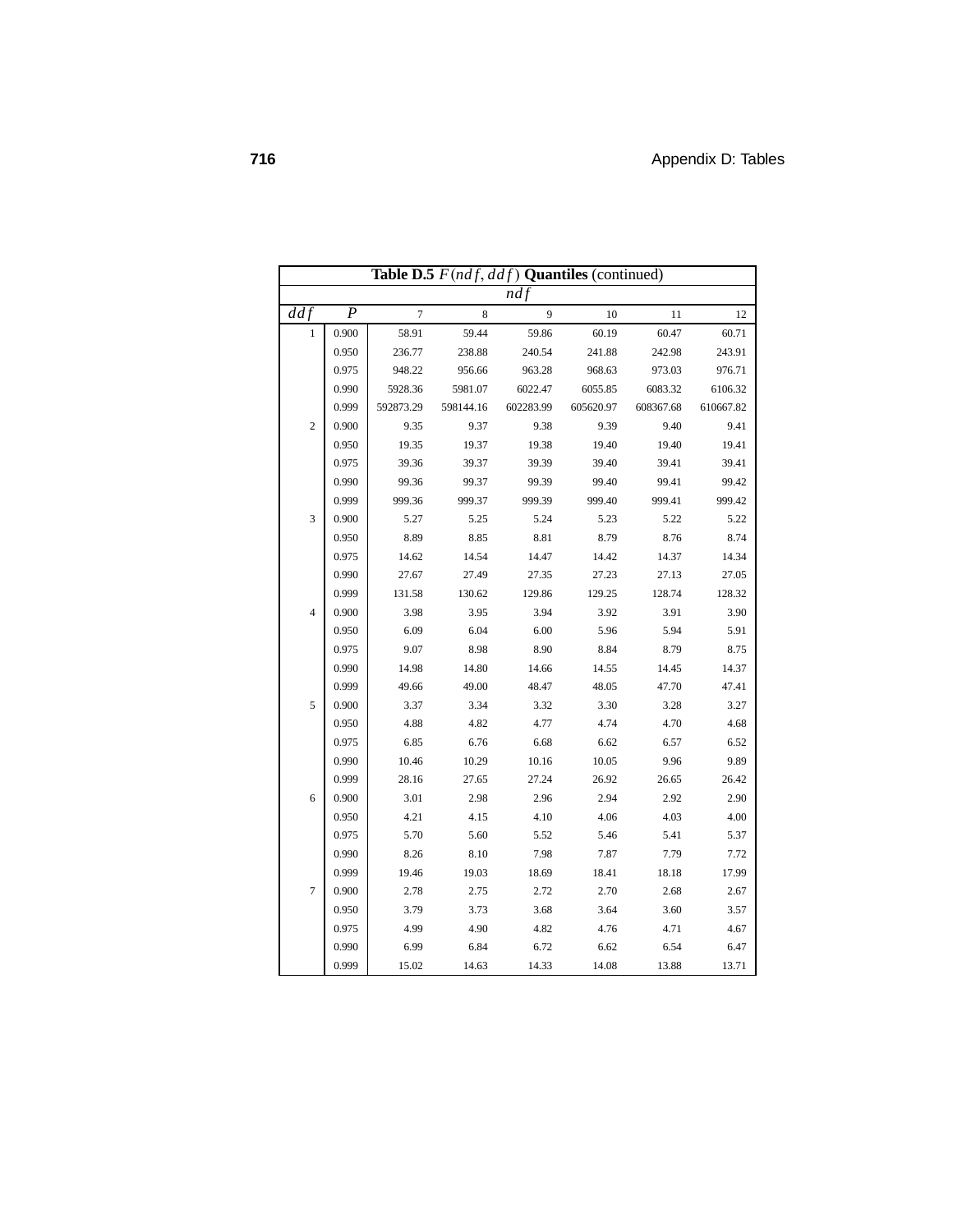|                         | Table D.5 $F(ndf, ddf)$ Quantiles (continued) |           |           |           |           |           |           |  |  |  |  |  |
|-------------------------|-----------------------------------------------|-----------|-----------|-----------|-----------|-----------|-----------|--|--|--|--|--|
|                         |                                               |           |           | nd f      |           |           |           |  |  |  |  |  |
| ddf                     | $\boldsymbol{P}$                              | 15        | 20        | 30        | 60        | 120       | 10000     |  |  |  |  |  |
| 1                       | 0.900                                         | 61.22     | 61.74     | 62.26     | 62.79     | 63.06     | 63.32     |  |  |  |  |  |
|                         | 0.950                                         | 245.95    | 248.01    | 250.10    | 252.20    | 253.25    | 254.30    |  |  |  |  |  |
|                         | 0.975                                         | 984.87    | 993.10    | 1001.41   | 1009.80   | 1014.02   | 1018.21   |  |  |  |  |  |
|                         | 0.990                                         | 6157.28   | 6208.73   | 6260.65   | 6313.03   | 6339.39   | 6365.55   |  |  |  |  |  |
|                         | 0.999                                         | 615763.66 | 620907.67 | 626098.96 | 631336.56 | 633972.40 | 636587.61 |  |  |  |  |  |
| $\overline{\mathbf{c}}$ | 0.900                                         | 9.42      | 9.44      | 9.46      | 9.47      | 9.48      | 9.49      |  |  |  |  |  |
|                         | 0.950                                         | 19.43     | 19.45     | 19.46     | 19.48     | 19.49     | 19.50     |  |  |  |  |  |
|                         | 0.975                                         | 39.43     | 39.45     | 39.46     | 39.48     | 39.49     | 39.50     |  |  |  |  |  |
|                         | 0.990                                         | 99.43     | 99.45     | 99.47     | 99.48     | 99.49     | 99.50     |  |  |  |  |  |
|                         | 0.999                                         | 999.43    | 999.45    | 999.47    | 999.48    | 999.49    | 999.50    |  |  |  |  |  |
| 3                       | 0.900                                         | 5.20      | 5.18      | 5.17      | 5.15      | 5.14      | 5.13      |  |  |  |  |  |
|                         | 0.950                                         | 8.70      | 8.66      | 8.62      | 8.57      | 8.55      | 8.53      |  |  |  |  |  |
|                         | 0.975                                         | 14.25     | 14.17     | 14.08     | 13.99     | 13.95     | 13.90     |  |  |  |  |  |
|                         | 0.990                                         | 26.87     | 26.69     | 26.50     | 26.32     | 26.22     | 26.13     |  |  |  |  |  |
|                         | 0.999                                         | 127.37    | 126.42    | 125.45    | 124.47    | 123.97    | 123.48    |  |  |  |  |  |
| $\overline{4}$          | 0.900                                         | 3.87      | 3.84      | 3.82      | 3.79      | 3.78      | 3.76      |  |  |  |  |  |
|                         | 0.950                                         | 5.86      | 5.80      | 5.75      | 5.69      | 5.66      | 5.63      |  |  |  |  |  |
|                         | 0.975                                         | 8.66      | 8.56      | 8.46      | 8.36      | 8.31      | 8.26      |  |  |  |  |  |
|                         | 0.990                                         | 14.20     | 14.02     | 13.84     | 13.65     | 13.56     | 13.46     |  |  |  |  |  |
|                         | 0.999                                         | 46.76     | 46.10     | 45.43     | 44.75     | 44.40     | 44.06     |  |  |  |  |  |
| 5                       | 0.900                                         | 3.24      | 3.21      | 3.17      | 3.14      | 3.12      | 3.11      |  |  |  |  |  |
|                         | 0.950                                         | 4.62      | 4.56      | 4.50      | 4.43      | 4.40      | 4.37      |  |  |  |  |  |
|                         | 0.975                                         | 6.43      | 6.33      | 6.23      | 6.12      | 6.07      | 6.02      |  |  |  |  |  |
|                         | 0.990                                         | 9.72      | 9.55      | 9.38      | 9.20      | 9.11      | 9.02      |  |  |  |  |  |
|                         | 0.999                                         | 25.91     | 25.39     | 24.87     | 24.33     | 24.06     | 23.79     |  |  |  |  |  |
| 6                       | 0.900                                         | 2.87      | 2.84      | 2.80      | 2.76      | 2.74      | 2.72      |  |  |  |  |  |
|                         | 0.950                                         | 3.94      | 3.87      | 3.81      | 3.74      | 3.70      | 3.67      |  |  |  |  |  |
|                         | 0.975                                         | 5.27      | 5.17      | 5.07      | 4.96      | 4.90      | 4.85      |  |  |  |  |  |
|                         | 0.990                                         | 7.56      | 7.40      | 7.23      | 7.06      | 6.97      | 6.88      |  |  |  |  |  |
|                         | 0.999                                         | 17.56     | 17.12     | 16.67     | 16.21     | 15.98     | 15.75     |  |  |  |  |  |
| $\tau$                  | 0.900                                         | 2.63      | 2.59      | 2.56      | 2.51      | 2.49      | 2.47      |  |  |  |  |  |
|                         | 0.950                                         | 3.51      | 3.44      | 3.38      | 3.30      | 3.27      | 3.23      |  |  |  |  |  |
|                         | 0.975                                         | 4.57      | 4.47      | 4.36      | 4.25      | 4.20      | 4.14      |  |  |  |  |  |
|                         | 0.990                                         | 6.31      | 6.16      | 5.99      | 5.82      | 5.74      | 5.65      |  |  |  |  |  |
|                         | 0.999                                         | 13.32     | 12.93     | 12.53     | 12.12     | 11.91     | 11.70     |  |  |  |  |  |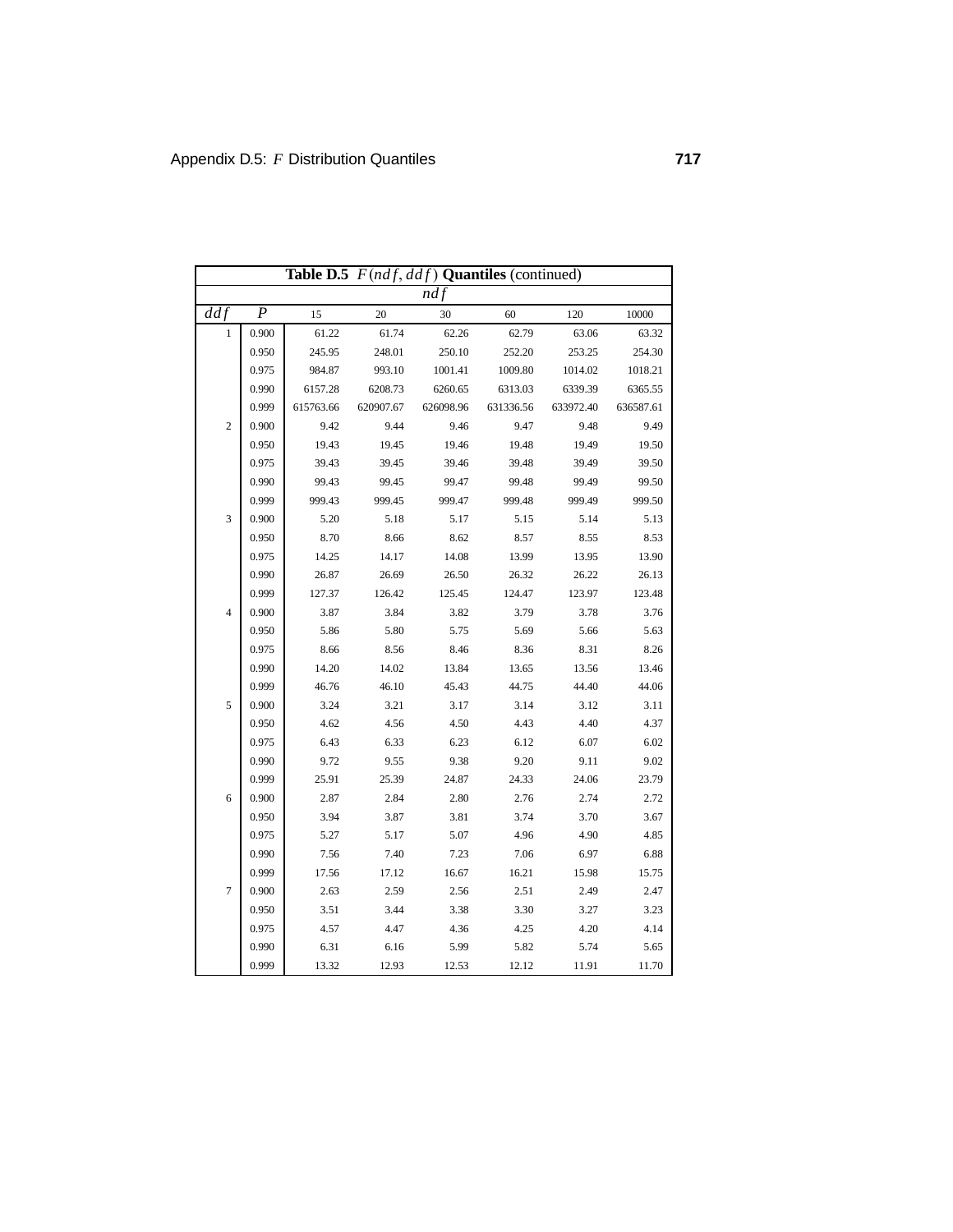|                  | Table D.5 $F(ndf, ddf)$ Quantiles (continued) |              |                |       |                |       |       |  |  |  |  |  |
|------------------|-----------------------------------------------|--------------|----------------|-------|----------------|-------|-------|--|--|--|--|--|
|                  |                                               |              |                | ndf   |                |       |       |  |  |  |  |  |
| $dd\overline{f}$ | $\boldsymbol{P}$                              | $\mathbf{1}$ | $\overline{2}$ | 3     | $\overline{4}$ | 5     | 6     |  |  |  |  |  |
| 8                | 0.900                                         | 3.46         | 3.11           | 2.92  | 2.81           | 2.73  | 2.67  |  |  |  |  |  |
|                  | 0.950                                         | 5.32         | 4.46           | 4.07  | 3.84           | 3.69  | 3.58  |  |  |  |  |  |
|                  | 0.975                                         | 7.57         | 6.06           | 5.42  | 5.05           | 4.82  | 4.65  |  |  |  |  |  |
|                  | 0.990                                         | 11.26        | 8.65           | 7.59  | 7.01           | 6.63  | 6.37  |  |  |  |  |  |
|                  | 0.999                                         | 25.41        | 18.49          | 15.83 | 14.39          | 13.48 | 12.86 |  |  |  |  |  |
| 9                | 0.900                                         | 3.36         | 3.01           | 2.81  | 2.69           | 2.61  | 2.55  |  |  |  |  |  |
|                  | 0.950                                         | 5.12         | 4.26           | 3.86  | 3.63           | 3.48  | 3.37  |  |  |  |  |  |
|                  | 0.975                                         | 7.21         | 5.71           | 5.08  | 4.72           | 4.48  | 4.32  |  |  |  |  |  |
|                  | 0.990                                         | 10.56        | 8.02           | 6.99  | 6.42           | 6.06  | 5.80  |  |  |  |  |  |
|                  | 0.999                                         | 22.86        | 16.39          | 13.90 | 12.56          | 11.71 | 11.13 |  |  |  |  |  |
| 10               | 0.900                                         | 3.29         | 2.92           | 2.73  | 2.61           | 2.52  | 2.46  |  |  |  |  |  |
|                  | 0.950                                         | 4.96         | 4.10           | 3.71  | 3.48           | 3.33  | 3.22  |  |  |  |  |  |
|                  | 0.975                                         | 6.94         | 5.46           | 4.83  | 4.47           | 4.24  | 4.07  |  |  |  |  |  |
|                  | 0.990                                         | 10.04        | 7.56           | 6.55  | 5.99           | 5.64  | 5.39  |  |  |  |  |  |
|                  | 0.999                                         | 21.04        | 14.91          | 12.55 | 11.28          | 10.48 | 9.93  |  |  |  |  |  |
| 11               | 0.900                                         | 3.23         | 2.86           | 2.66  | 2.54           | 2.45  | 2.39  |  |  |  |  |  |
|                  | 0.950                                         | 4.84         | 3.98           | 3.59  | 3.36           | 3.20  | 3.09  |  |  |  |  |  |
|                  | 0.975                                         | 6.72         | 5.26           | 4.63  | 4.28           | 4.04  | 3.88  |  |  |  |  |  |
|                  | 0.990                                         | 9.65         | 7.21           | 6.22  | 5.67           | 5.32  | 5.07  |  |  |  |  |  |
|                  | 0.999                                         | 19.69        | 13.81          | 11.56 | 10.35          | 9.58  | 9.05  |  |  |  |  |  |
| 12               | 0.900                                         | 3.18         | 2.81           | 2.61  | 2.48           | 2.39  | 2.33  |  |  |  |  |  |
|                  | 0.950                                         | 4.75         | 3.89           | 3.49  | 3.26           | 3.11  | 3.00  |  |  |  |  |  |
|                  | 0.975                                         | 6.55         | 5.10           | 4.47  | 4.12           | 3.89  | 3.73  |  |  |  |  |  |
|                  | 0.990                                         | 9.33         | 6.93           | 5.95  | 5.41           | 5.06  | 4.82  |  |  |  |  |  |
|                  | 0.999                                         | 18.64        | 12.97          | 10.80 | 9.63           | 8.89  | 8.38  |  |  |  |  |  |
| 13               | 0.900                                         | 3.14         | 2.76           | 2.56  | 2.43           | 2.35  | 2.28  |  |  |  |  |  |
|                  | 0.950                                         | 4.67         | 3.81           | 3.41  | 3.18           | 3.03  | 2.92  |  |  |  |  |  |
|                  | 0.975                                         | 6.41         | 4.97           | 4.35  | 4.00           | 3.77  | 3.60  |  |  |  |  |  |
|                  | 0.990                                         | 9.07         | 6.70           | 5.74  | 5.21           | 4.86  | 4.62  |  |  |  |  |  |
|                  | 0.999                                         | 17.82        | 12.31          | 10.21 | 9.07           | 8.35  | 7.86  |  |  |  |  |  |
| 14               | 0.900                                         | 3.10         | 2.73           | 2.52  | 2.39           | 2.31  | 2.24  |  |  |  |  |  |
|                  | 0.950                                         | 4.60         | 3.74           | 3.34  | 3.11           | 2.96  | 2.85  |  |  |  |  |  |
|                  | 0.975                                         | 6.30         | 4.86           | 4.24  | 3.89           | 3.66  | 3.50  |  |  |  |  |  |
|                  | 0.990                                         | 8.86         | 6.51           | 5.56  | 5.04           | 4.69  | 4.46  |  |  |  |  |  |
|                  | 0.999                                         | 17.14        | 11.78          | 9.73  | 8.62           | 7.92  | 7.44  |  |  |  |  |  |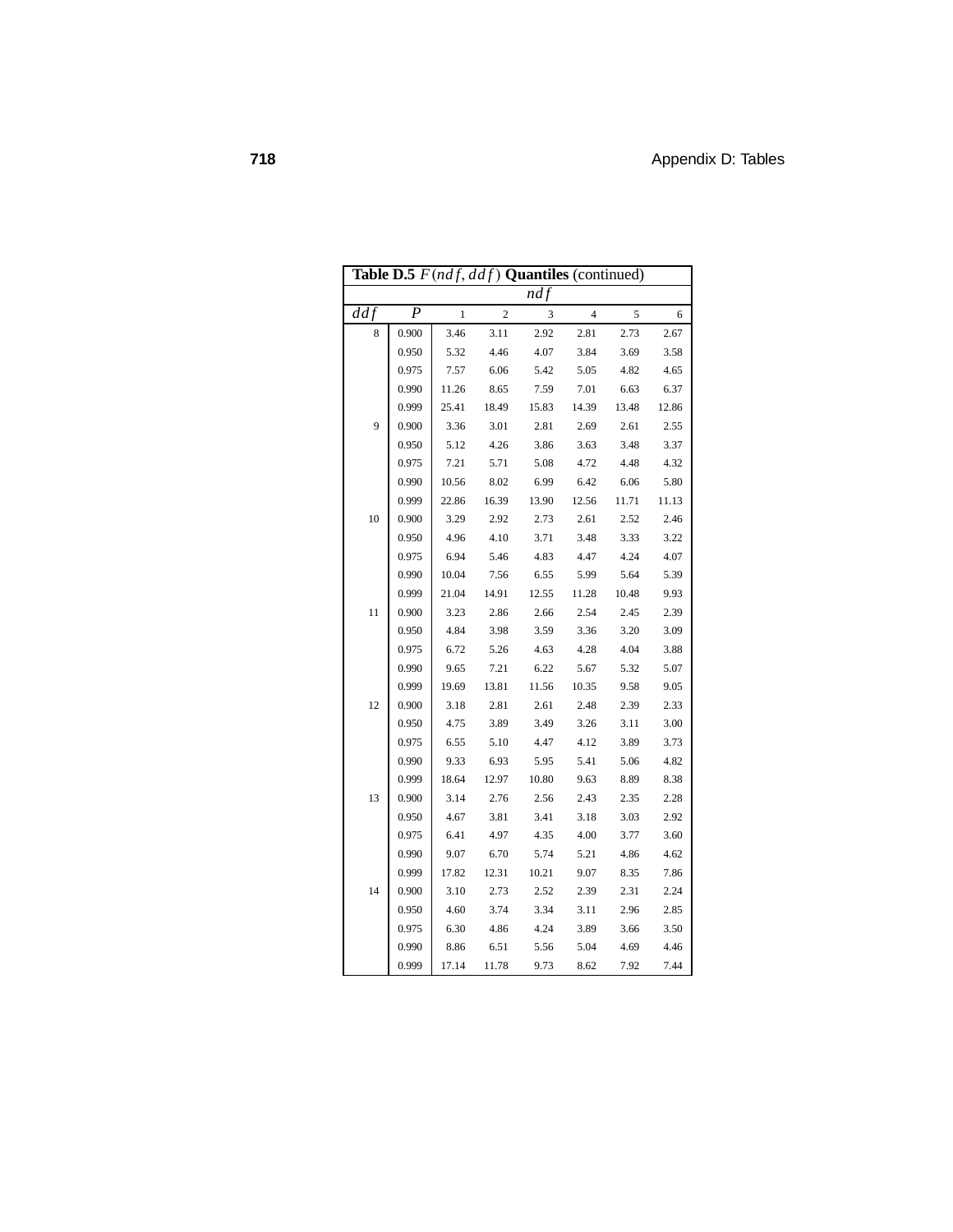|     | Table D.5 $F(ndf, ddf)$ Quantiles (continued) |                |       |       |       |       |       |  |  |  |  |  |
|-----|-----------------------------------------------|----------------|-------|-------|-------|-------|-------|--|--|--|--|--|
|     |                                               |                |       | ndf   |       |       |       |  |  |  |  |  |
| ddf | $\boldsymbol{P}$                              | $\overline{7}$ | 8     | 9     | 10    | 11    | 12    |  |  |  |  |  |
| 8   | 0.900                                         | 2.62           | 2.59  | 2.56  | 2.54  | 2.52  | 2.50  |  |  |  |  |  |
|     | 0.950                                         | 3.50           | 3.44  | 3.39  | 3.35  | 3.31  | 3.28  |  |  |  |  |  |
|     | 0.975                                         | 4.53           | 4.43  | 4.36  | 4.30  | 4.24  | 4.20  |  |  |  |  |  |
|     | 0.990                                         | 6.18           | 6.03  | 5.91  | 5.81  | 5.73  | 5.67  |  |  |  |  |  |
|     | 0.999                                         | 12.40          | 12.05 | 11.77 | 11.54 | 11.35 | 11.19 |  |  |  |  |  |
| 9   | 0.900                                         | 2.51           | 2.47  | 2.44  | 2.42  | 2.40  | 2.38  |  |  |  |  |  |
|     | 0.950                                         | 3.29           | 3.23  | 3.18  | 3.14  | 3.10  | 3.07  |  |  |  |  |  |
|     | 0.975                                         | 4.20           | 4.10  | 4.03  | 3.96  | 3.91  | 3.87  |  |  |  |  |  |
|     | 0.990                                         | 5.61           | 5.47  | 5.35  | 5.26  | 5.18  | 5.11  |  |  |  |  |  |
|     | 0.999                                         | 10.70          | 10.37 | 10.11 | 9.89  | 9.72  | 9.57  |  |  |  |  |  |
| 10  | 0.900                                         | 2.41           | 2.38  | 2.35  | 2.32  | 2.30  | 2.28  |  |  |  |  |  |
|     | 0.950                                         | 3.14           | 3.07  | 3.02  | 2.98  | 2.94  | 2.91  |  |  |  |  |  |
|     | 0.975                                         | 3.95           | 3.85  | 3.78  | 3.72  | 3.66  | 3.62  |  |  |  |  |  |
|     | 0.990                                         | 5.20           | 5.06  | 4.94  | 4.85  | 4.77  | 4.71  |  |  |  |  |  |
|     | 0.999                                         | 9.52           | 9.20  | 8.96  | 8.75  | 8.59  | 8.45  |  |  |  |  |  |
| 11  | 0.900                                         | 2.34           | 2.30  | 2.27  | 2.25  | 2.23  | 2.21  |  |  |  |  |  |
|     | 0.950                                         | 3.01           | 2.95  | 2.90  | 2.85  | 2.82  | 2.79  |  |  |  |  |  |
|     | 0.975                                         | 3.76           | 3.66  | 3.59  | 3.53  | 3.47  | 3.43  |  |  |  |  |  |
|     | 0.990                                         | 4.89           | 4.74  | 4.63  | 4.54  | 4.46  | 4.40  |  |  |  |  |  |
|     | 0.999                                         | 8.66           | 8.35  | 8.12  | 7.92  | 7.76  | 7.63  |  |  |  |  |  |
| 12  | 0.900                                         | 2.28           | 2.24  | 2.21  | 2.19  | 2.17  | 2.15  |  |  |  |  |  |
|     | 0.950                                         | 2.91           | 2.85  | 2.80  | 2.75  | 2.72  | 2.69  |  |  |  |  |  |
|     | 0.975                                         | 3.61           | 3.51  | 3.44  | 3.37  | 3.32  | 3.28  |  |  |  |  |  |
|     | 0.990                                         | 4.64           | 4.50  | 4.39  | 4.30  | 4.22  | 4.16  |  |  |  |  |  |
|     | 0.999                                         | 8.00           | 7.71  | 7.48  | 7.29  | 7.14  | 7.00  |  |  |  |  |  |
| 13  | 0.900                                         | 2.23           | 2.20  | 2.16  | 2.14  | 2.12  | 2.10  |  |  |  |  |  |
|     | 0.950                                         | 2.83           | 2.77  | 2.71  | 2.67  | 2.63  | 2.60  |  |  |  |  |  |
|     | 0.975                                         | 3.48           | 3.39  | 3.31  | 3.25  | 3.20  | 3.15  |  |  |  |  |  |
|     | 0.990                                         | 4.44           | 4.30  | 4.19  | 4.10  | 4.02  | 3.96  |  |  |  |  |  |
|     | 0.999                                         | 7.49           | 7.21  | 6.98  | 6.80  | 6.65  | 6.52  |  |  |  |  |  |
| 14  | 0.900                                         | 2.19           | 2.15  | 2.12  | 2.10  | 2.07  | 2.05  |  |  |  |  |  |
|     | 0.950                                         | 2.76           | 2.70  | 2.65  | 2.60  | 2.57  | 2.53  |  |  |  |  |  |
|     | 0.975                                         | 3.38           | 3.29  | 3.21  | 3.15  | 3.09  | 3.05  |  |  |  |  |  |
|     | 0.990                                         | 4.28           | 4.14  | 4.03  | 3.94  | 3.86  | 3.80  |  |  |  |  |  |
|     | 0.999                                         | 7.08           | 6.80  | 6.58  | 6.40  | 6.26  | 6.13  |  |  |  |  |  |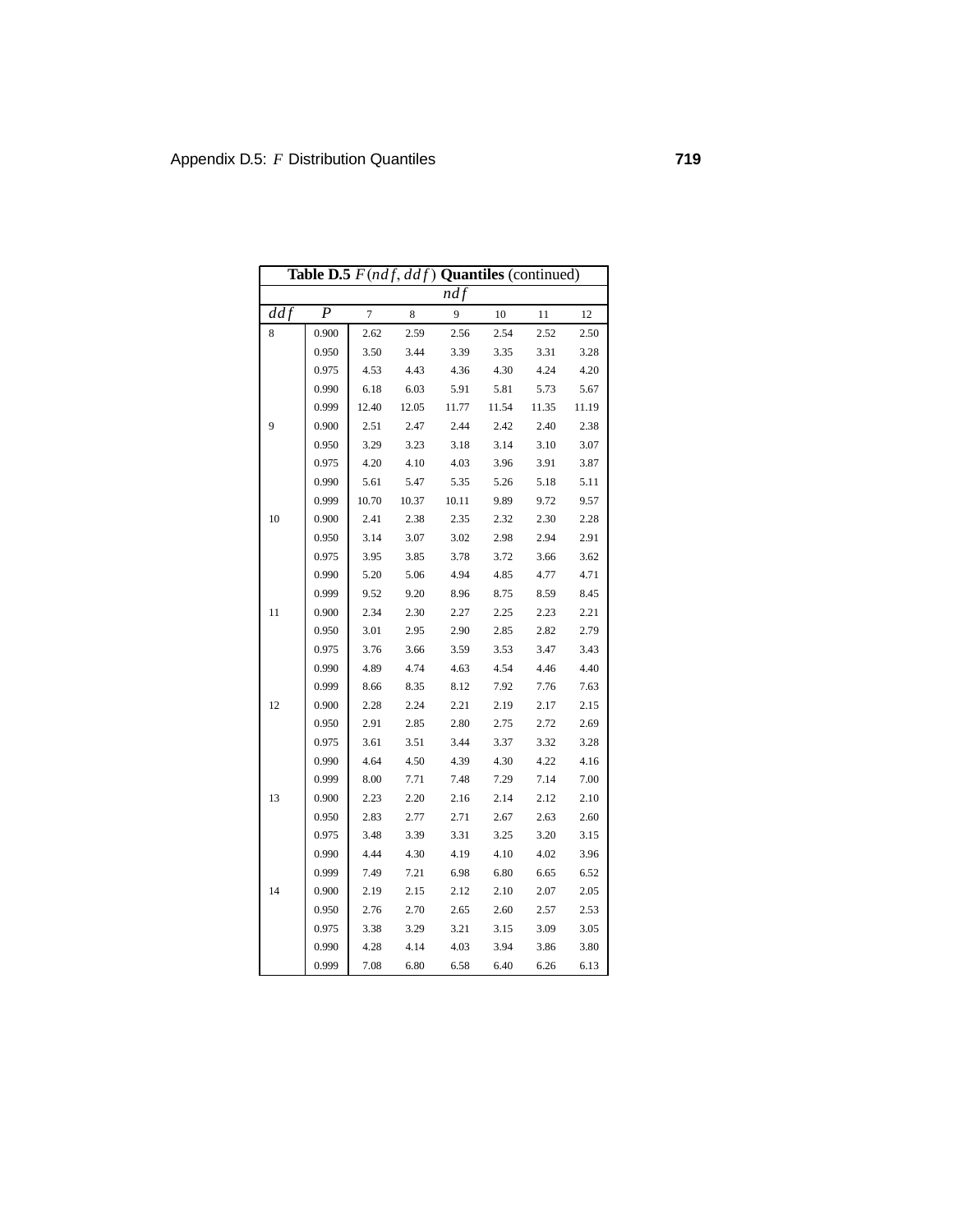|             |                |       |       | <b>Table D.5</b> $F(ndf, ddf)$ <b>Quantiles</b> (continued) |      |      |       |
|-------------|----------------|-------|-------|-------------------------------------------------------------|------|------|-------|
|             |                |       |       | ndf                                                         |      |      |       |
| $dd\bar{f}$ | $\overline{P}$ | 15    | 20    | 30                                                          | 60   | 120  | 10000 |
| 8           | 0.900          | 2.46  | 2.42  | 2.38                                                        | 2.34 | 2.32 | 2.29  |
|             | 0.950          | 3.22  | 3.15  | 3.08                                                        | 3.01 | 2.97 | 2.93  |
|             | 0.975          | 4.10  | 4.00  | 3.89                                                        | 3.78 | 3.73 | 3.67  |
|             | 0.990          | 5.52  | 5.36  | 5.20                                                        | 5.03 | 4.95 | 4.86  |
|             | 0.999          | 10.84 | 10.48 | 10.11                                                       | 9.73 | 9.53 | 9.34  |
| 9           | 0.900          | 2.34  | 2.30  | 2.25                                                        | 2.21 | 2.18 | 2.16  |
|             | 0.950          | 3.01  | 2.94  | 2.86                                                        | 2.79 | 2.75 | 2.71  |
|             | 0.975          | 3.77  | 3.67  | 3.56                                                        | 3.45 | 3.39 | 3.33  |
|             | 0.990          | 4.96  | 4.81  | 4.65                                                        | 4.48 | 4.40 | 4.31  |
|             | 0.999          | 9.24  | 8.90  | 8.55                                                        | 8.19 | 8.00 | 7.82  |
| 10          | 0.900          | 2.24  | 2.20  | 2.16                                                        | 2.11 | 2.08 | 2.06  |
|             | 0.950          | 2.85  | 2.77  | 2.70                                                        | 2.62 | 2.58 | 2.54  |
|             | 0.975          | 3.52  | 3.42  | 3.31                                                        | 3.20 | 3.14 | 3.08  |
|             | 0.990          | 4.56  | 4.41  | 4.25                                                        | 4.08 | 4.00 | 3.91  |
|             | 0.999          | 8.13  | 7.80  | 7.47                                                        | 7.12 | 6.94 | 6.76  |
| 11          | 0.900          | 2.17  | 2.12  | 2.08                                                        | 2.03 | 2.00 | 1.97  |
|             | 0.950          | 2.72  | 2.65  | 2.57                                                        | 2.49 | 2.45 | 2.41  |
|             | 0.975          | 3.33  | 3.23  | 3.12                                                        | 3.00 | 2.94 | 2.88  |
|             | 0.990          | 4.25  | 4.10  | 3.94                                                        | 3.78 | 3.69 | 3.60  |
|             | 0.999          | 7.32  | 7.01  | 6.68                                                        | 6.35 | 6.18 | 6.00  |
| 12          | 0.900          | 2.10  | 2.06  | 2.01                                                        | 1.96 | 1.93 | 1.90  |
|             | 0.950          | 2.62  | 2.54  | 2.47                                                        | 2.38 | 2.34 | 2.30  |
|             | 0.975          | 3.18  | 3.07  | 2.96                                                        | 2.85 | 2.79 | 2.73  |
|             | 0.990          | 4.01  | 3.86  | 3.70                                                        | 3.54 | 3.45 | 3.36  |
|             | 0.999          | 6.71  | 6.40  | 6.09                                                        | 5.76 | 5.59 | 5.42  |
| 13          | 0.900          | 2.05  | 2.01  | 1.96                                                        | 1.90 | 1.88 | 1.85  |
|             | 0.950          | 2.53  | 2.46  | 2.38                                                        | 2.30 | 2.25 | 2.21  |
|             | 0.975          | 3.05  | 2.95  | 2.84                                                        | 2.72 | 2.66 | 2.60  |
|             | 0.990          | 3.82  | 3.66  | 3.51                                                        | 3.34 | 3.25 | 3.17  |
|             | 0.999          | 6.23  | 5.93  | 5.63                                                        | 5.30 | 5.14 | 4.97  |
| 14          | 0.900          | 2.01  | 1.96  | 1.91                                                        | 1.86 | 1.83 | 1.80  |
|             | 0.950          | 2.46  | 2.39  | 2.31                                                        | 2.22 | 2.18 | 2.13  |
|             | 0.975          | 2.95  | 2.84  | 2.73                                                        | 2.61 | 2.55 | 2.49  |
|             | 0.990          | 3.66  | 3.51  | 3.35                                                        | 3.18 | 3.09 | 3.01  |
|             | 0.999          | 5.85  | 5.56  | 5.25                                                        | 4.94 | 4.77 | 4.61  |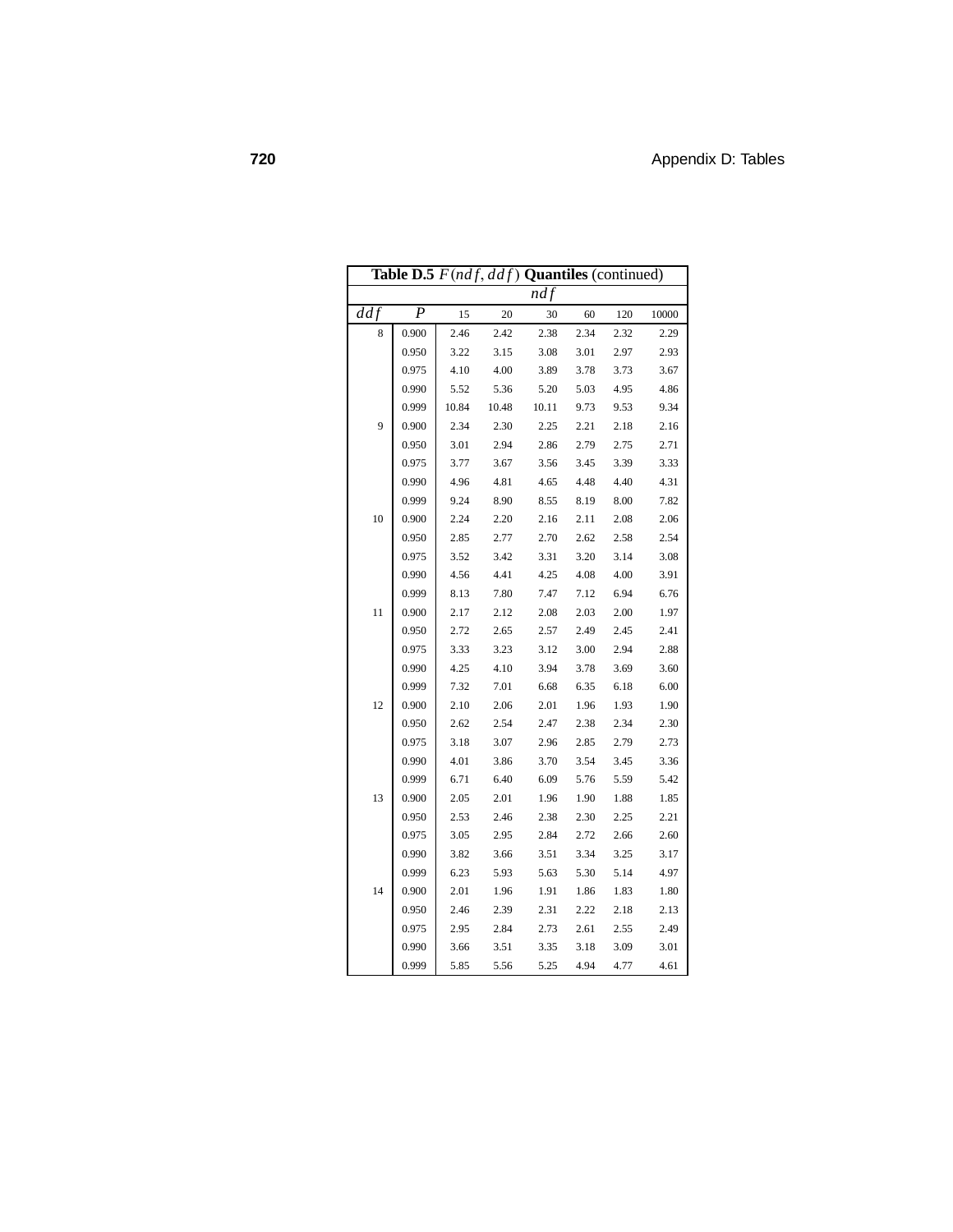|       | Table D.5 $F(ndf, ddf)$ Quantiles (continued) |              |                |      |                |      |      |
|-------|-----------------------------------------------|--------------|----------------|------|----------------|------|------|
|       |                                               |              |                | ndf  |                |      |      |
| ddf   | $\boldsymbol{P}$                              | $\mathbf{1}$ | $\overline{c}$ | 3    | $\overline{4}$ | 5    | 6    |
| 15    | 0.900                                         | 3.07         | 2.70           | 2.49 | 2.36           | 2.27 | 2.21 |
|       | 0.950                                         | 4.54         | 3.68           | 3.29 | 3.06           | 2.90 | 2.79 |
|       | 0.975                                         | 6.20         | 4.77           | 4.15 | 3.80           | 3.58 | 3.41 |
|       | 0.990                                         | 8.68         | 6.36           | 5.42 | 4.89           | 4.56 | 4.32 |
|       | 0.999                                         | 16.59        | 11.34          | 9.34 | 8.25           | 7.57 | 7.09 |
| 20    | 0.900                                         | 2.97         | 2.59           | 2.38 | 2.25           | 2.16 | 2.09 |
|       | 0.950                                         | 4.35         | 3.49           | 3.10 | 2.87           | 2.71 | 2.60 |
|       | 0.975                                         | 5.87         | 4.46           | 3.86 | 3.51           | 3.29 | 3.13 |
|       | 0.990                                         | 8.10         | 5.85           | 4.94 | 4.43           | 4.10 | 3.87 |
|       | 0.999                                         | 14.82        | 9.95           | 8.10 | 7.10           | 6.46 | 6.02 |
| 30    | 0.900                                         | 2.88         | 2.49           | 2.28 | 2.14           | 2.05 | 1.98 |
|       | 0.950                                         | 4.17         | 3.32           | 2.92 | 2.69           | 2.53 | 2.42 |
|       | 0.975                                         | 5.57         | 4.18           | 3.59 | 3.25           | 3.03 | 2.87 |
|       | 0.990                                         | 7.56         | 5.39           | 4.51 | 4.02           | 3.70 | 3.47 |
|       | 0.999                                         | 13.29        | 8.77           | 7.05 | 6.12           | 5.53 | 5.12 |
| 60    | 0.900                                         | 2.79         | 2.39           | 2.18 | 2.04           | 1.95 | 1.87 |
|       | 0.950                                         | 4.00         | 3.15           | 2.76 | 2.53           | 2.37 | 2.25 |
|       | 0.975                                         | 5.29         | 3.93           | 3.34 | 3.01           | 2.79 | 2.63 |
|       | 0.990                                         | 7.08         | 4.98           | 4.13 | 3.65           | 3.34 | 3.12 |
|       | 0.999                                         | 11.97        | 7.77           | 6.17 | 5.31           | 4.76 | 4.37 |
| 120   | 0.900                                         | 2.75         | 2.35           | 2.13 | 1.99           | 1.90 | 1.82 |
|       | 0.950                                         | 3.92         | 3.07           | 2.68 | 2.45           | 2.29 | 2.18 |
|       | 0.975                                         | 5.15         | 3.80           | 3.23 | 2.89           | 2.67 | 2.52 |
|       | 0.990                                         | 6.85         | 4.79           | 3.95 | 3.48           | 3.17 | 2.96 |
|       | 0.999                                         | 11.38        | 7.32           | 5.78 | 4.95           | 4.42 | 4.04 |
| 10000 | 0.900                                         | 2.71         | 2.30           | 2.08 | 1.95           | 1.85 | 1.77 |
|       | 0.950                                         | 3.84         | 3.00           | 2.61 | 2.37           | 2.21 | 2.10 |
|       | 0.975                                         | 5.03         | 3.69           | 3.12 | 2.79           | 2.57 | 2.41 |
|       | 0.990                                         | 6.64         | 4.61           | 3.78 | 3.32           | 3.02 | 2.80 |
|       | 0.999                                         | 10.83        | 6.91           | 5.43 | 4.62           | 4.11 | 3.75 |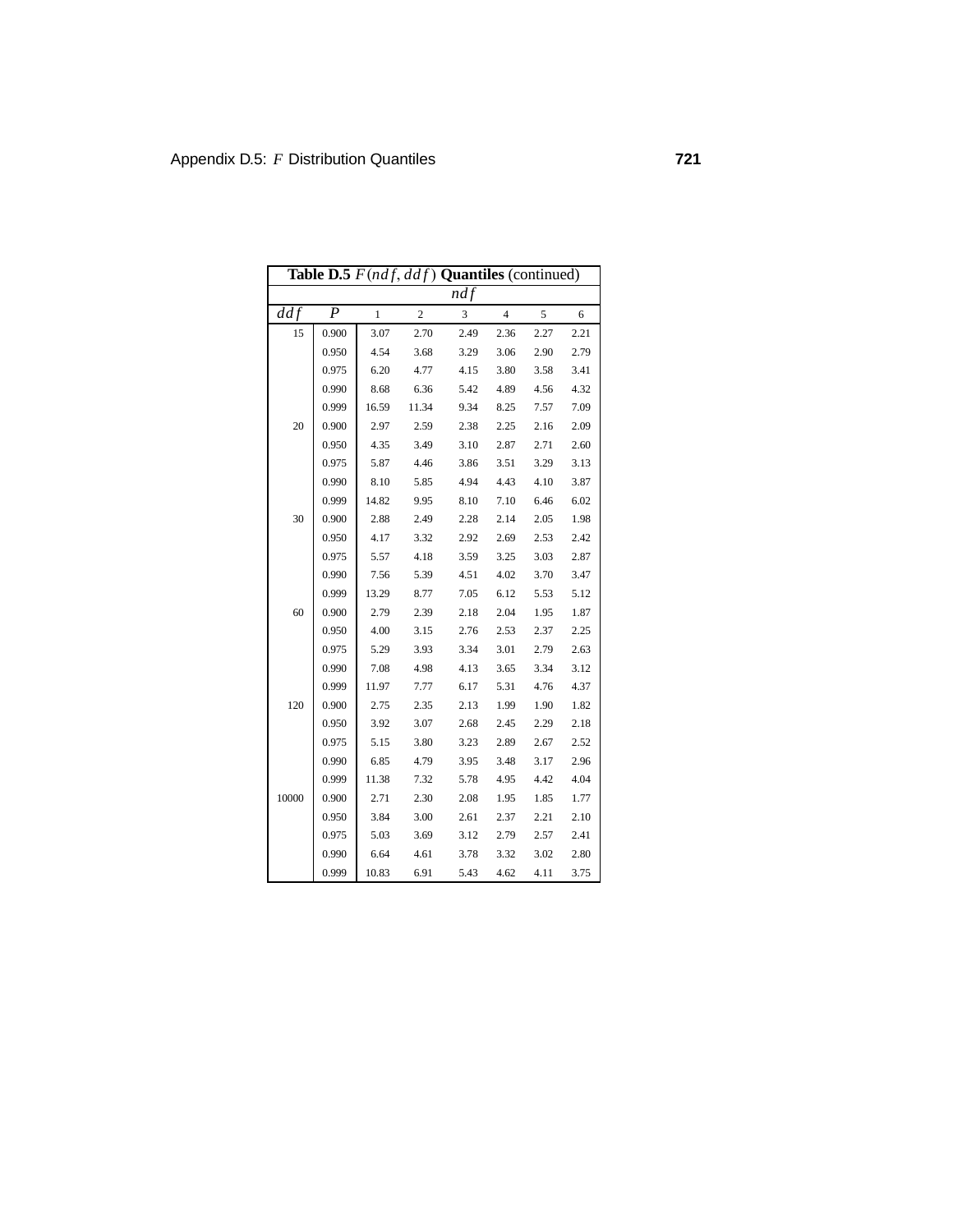|       | <b>Table D.5</b> $F(ndf, ddf)$ <b>Quantiles</b> (continued) |                |      |      |      |      |      |  |  |  |  |  |
|-------|-------------------------------------------------------------|----------------|------|------|------|------|------|--|--|--|--|--|
|       |                                                             |                |      | ndf  |      |      |      |  |  |  |  |  |
| ddf   | $\boldsymbol{P}$                                            | $\overline{7}$ | 8    | 9    | 10   | 11   | 12   |  |  |  |  |  |
| 15    | 0.900                                                       | 2.16           | 2.12 | 2.09 | 2.06 | 2.04 | 2.02 |  |  |  |  |  |
|       | 0.950                                                       | 2.71           | 2.64 | 2.59 | 2.54 | 2.51 | 2.48 |  |  |  |  |  |
|       | 0.975                                                       | 3.29           | 3.20 | 3.12 | 3.06 | 3.01 | 2.96 |  |  |  |  |  |
|       | 0.990                                                       | 4.14           | 4.00 | 3.89 | 3.80 | 3.73 | 3.67 |  |  |  |  |  |
|       | 0.999                                                       | 6.74           | 6.47 | 6.26 | 6.08 | 5.94 | 5.81 |  |  |  |  |  |
| 20    | 0.900                                                       | 2.04           | 2.00 | 1.96 | 1.94 | 1.91 | 1.89 |  |  |  |  |  |
|       | 0.950                                                       | 2.51           | 2.45 | 2.39 | 2.35 | 2.31 | 2.28 |  |  |  |  |  |
|       | 0.975                                                       | 3.01           | 2.91 | 2.84 | 2.77 | 2.72 | 2.68 |  |  |  |  |  |
|       | 0.990                                                       | 3.70           | 3.56 | 3.46 | 3.37 | 3.29 | 3.23 |  |  |  |  |  |
|       | 0.999                                                       | 5.69           | 5.44 | 5.24 | 5.08 | 4.94 | 4.82 |  |  |  |  |  |
| 30    | 0.900                                                       | 1.93           | 1.88 | 1.85 | 1.82 | 1.79 | 1.77 |  |  |  |  |  |
|       | 0.950                                                       | 2.33           | 2.27 | 2.21 | 2.16 | 2.13 | 2.09 |  |  |  |  |  |
|       | 0.975                                                       | 2.75           | 2.65 | 2.57 | 2.51 | 2.46 | 2.41 |  |  |  |  |  |
|       | 0.990                                                       | 3.30           | 3.17 | 3.07 | 2.98 | 2.91 | 2.84 |  |  |  |  |  |
|       | 0.999                                                       | 4.82           | 4.58 | 4.39 | 4.24 | 4.11 | 4.00 |  |  |  |  |  |
| 60    | 0.900                                                       | 1.82           | 1.77 | 1.74 | 1.71 | 1.68 | 1.66 |  |  |  |  |  |
|       | 0.950                                                       | 2.17           | 2.10 | 2.04 | 1.99 | 1.95 | 1.92 |  |  |  |  |  |
|       | 0.975                                                       | 2.51           | 2.41 | 2.33 | 2.27 | 2.22 | 2.17 |  |  |  |  |  |
|       | 0.990                                                       | 2.95           | 2.82 | 2.72 | 2.63 | 2.56 | 2.50 |  |  |  |  |  |
|       | 0.999                                                       | 4.09           | 3.86 | 3.69 | 3.54 | 3.42 | 3.32 |  |  |  |  |  |
| 120   | 0.900                                                       | 1.77           | 1.72 | 1.68 | 1.65 | 1.63 | 1.60 |  |  |  |  |  |
|       | 0.950                                                       | 2.09           | 2.02 | 1.96 | 1.91 | 1.87 | 1.83 |  |  |  |  |  |
|       | 0.975                                                       | 2.39           | 2.30 | 2.22 | 2.16 | 2.10 | 2.05 |  |  |  |  |  |
|       | 0.990                                                       | 2.79           | 2.66 | 2.56 | 2.47 | 2.40 | 2.34 |  |  |  |  |  |
|       | 0.999                                                       | 3.77           | 3.55 | 3.38 | 3.24 | 3.12 | 3.02 |  |  |  |  |  |
| 10000 | 0.900                                                       | 1.72           | 1.67 | 1.63 | 1.60 | 1.57 | 1.55 |  |  |  |  |  |
|       | 0.950                                                       | 2.01           | 1.94 | 1.88 | 1.83 | 1.79 | 1.75 |  |  |  |  |  |
|       | 0.975                                                       | 2.29           | 2.19 | 2.11 | 2.05 | 1.99 | 1.95 |  |  |  |  |  |
|       | 0.990                                                       | 2.64           | 2.51 | 2.41 | 2.32 | 2.25 | 2.19 |  |  |  |  |  |
|       | 0.999                                                       | 3.48           | 3.27 | 3.10 | 2.96 | 2.85 | 2.75 |  |  |  |  |  |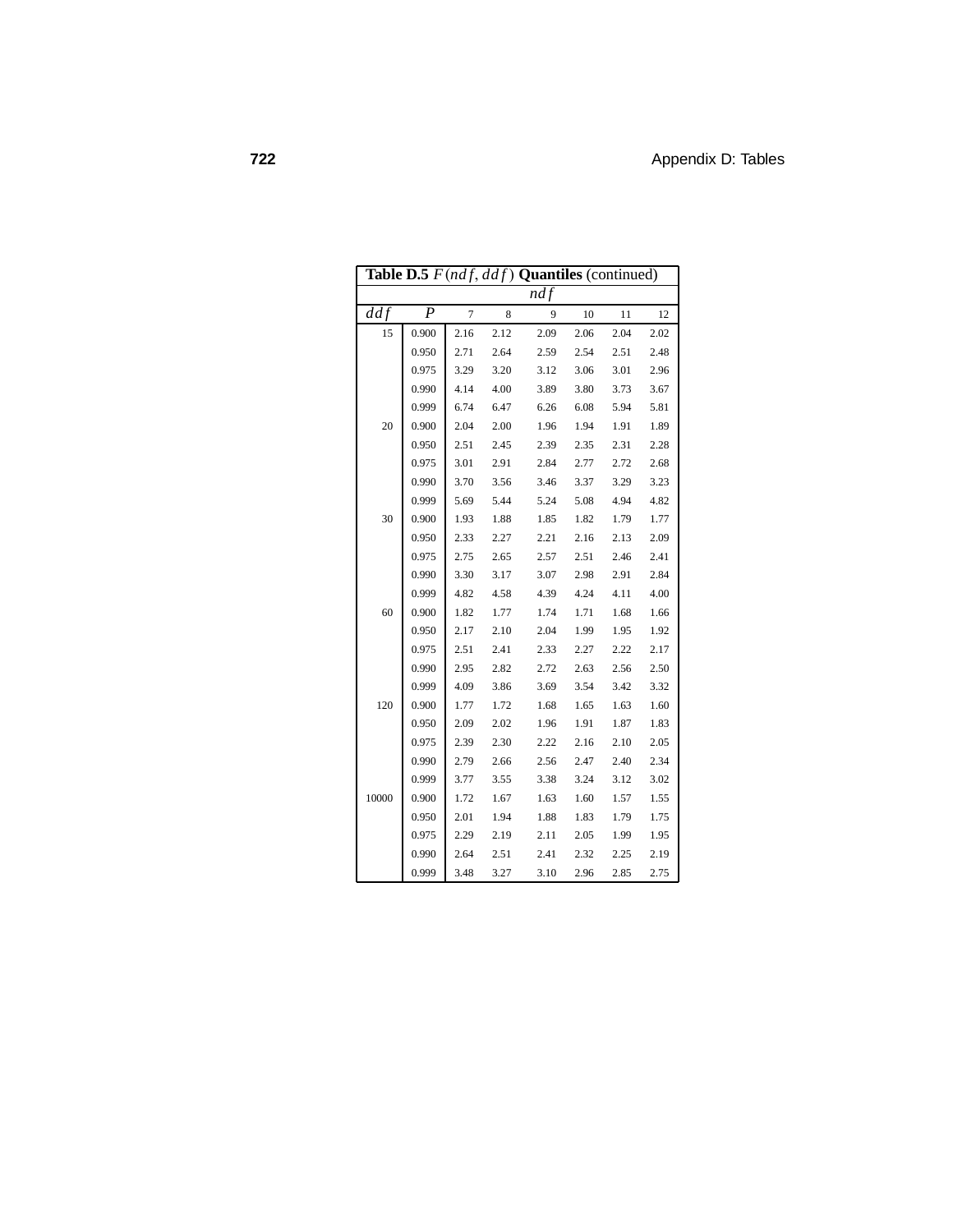|       | Table D.5 $F(ndf, ddf)$ Quantiles (continued) |      |      |      |      |      |       |  |  |  |  |  |
|-------|-----------------------------------------------|------|------|------|------|------|-------|--|--|--|--|--|
|       |                                               |      |      | ndf  |      |      |       |  |  |  |  |  |
| ddf   | $\boldsymbol{P}$                              | 15   | 20   | 30   | 60   | 120  | 10000 |  |  |  |  |  |
| 15    | 0.900                                         | 1.97 | 1.92 | 1.87 | 1.82 | 1.79 | 1.76  |  |  |  |  |  |
|       | 0.950                                         | 2.40 | 2.33 | 2.25 | 2.16 | 2.11 | 2.07  |  |  |  |  |  |
|       | 0.975                                         | 2.86 | 2.76 | 2.64 | 2.52 | 2.46 | 2.40  |  |  |  |  |  |
|       | 0.990                                         | 3.52 | 3.37 | 3.21 | 3.05 | 2.96 | 2.87  |  |  |  |  |  |
|       | 0.999                                         | 5.54 | 5.25 | 4.95 | 4.64 | 4.47 | 4.31  |  |  |  |  |  |
| 20    | 0.900                                         | 1.84 | 1.79 | 1.74 | 1.68 | 1.64 | 1.61  |  |  |  |  |  |
|       | 0.950                                         | 2.20 | 2.12 | 2.04 | 1.95 | 1.90 | 1.84  |  |  |  |  |  |
|       | 0.975                                         | 2.57 | 2.46 | 2.35 | 2.22 | 2.16 | 2.09  |  |  |  |  |  |
|       | 0.990                                         | 3.09 | 2.94 | 2.78 | 2.61 | 2.52 | 2.42  |  |  |  |  |  |
|       | 0.999                                         | 4.56 | 4.29 | 4.00 | 3.70 | 3.54 | 3.38  |  |  |  |  |  |
| 30    | 0.900                                         | 1.72 | 1.67 | 1.61 | 1.54 | 1.50 | 1.46  |  |  |  |  |  |
|       | 0.950                                         | 2.01 | 1.93 | 1.84 | 1.74 | 1.68 | 1.62  |  |  |  |  |  |
|       | 0.975                                         | 2.31 | 2.20 | 2.07 | 1.94 | 1.87 | 1.79  |  |  |  |  |  |
|       | 0.990                                         | 2.70 | 2.55 | 2.39 | 2.21 | 2.11 | 2.01  |  |  |  |  |  |
|       | 0.999                                         | 3.75 | 3.49 | 3.22 | 2.92 | 2.76 | 2.59  |  |  |  |  |  |
| 60    | 0.900                                         | 1.60 | 1.54 | 1.48 | 1.40 | 1.35 | 1.29  |  |  |  |  |  |
|       | 0.950                                         | 1.84 | 1.75 | 1.65 | 1.53 | 1.47 | 1.39  |  |  |  |  |  |
|       | 0.975                                         | 2.06 | 1.94 | 1.82 | 1.67 | 1.58 | 1.48  |  |  |  |  |  |
|       | 0.990                                         | 2.35 | 2.20 | 2.03 | 1.84 | 1.73 | 1.60  |  |  |  |  |  |
|       | 0.999                                         | 3.08 | 2.83 | 2.55 | 2.25 | 2.08 | 1.89  |  |  |  |  |  |
| 120   | 0.900                                         | 1.55 | 1.48 | 1.41 | 1.32 | 1.26 | 1.19  |  |  |  |  |  |
|       | 0.950                                         | 1.75 | 1.66 | 1.55 | 1.43 | 1.35 | 1.26  |  |  |  |  |  |
|       | 0.975                                         | 1.94 | 1.82 | 1.69 | 1.53 | 1.43 | 1.31  |  |  |  |  |  |
|       | 0.990                                         | 2.19 | 2.03 | 1.86 | 1.66 | 1.53 | 1.38  |  |  |  |  |  |
|       | 0.999                                         | 2.78 | 2.53 | 2.26 | 1.95 | 1.77 | 1.55  |  |  |  |  |  |
| 10000 | 0.900                                         | 1.49 | 1.42 | 1.34 | 1.24 | 1.17 | 1.03  |  |  |  |  |  |
|       | 0.950                                         | 1.67 | 1.57 | 1.46 | 1.32 | 1.22 | 1.03  |  |  |  |  |  |
|       | 0.975                                         | 1.83 | 1.71 | 1.57 | 1.39 | 1.27 | 1.04  |  |  |  |  |  |
|       | 0.990                                         | 2.04 | 1.88 | 1.70 | 1.48 | 1.33 | 1.05  |  |  |  |  |  |
|       | 0.999                                         | 2.52 | 2.27 | 1.99 | 1.66 | 1.45 | 1.06  |  |  |  |  |  |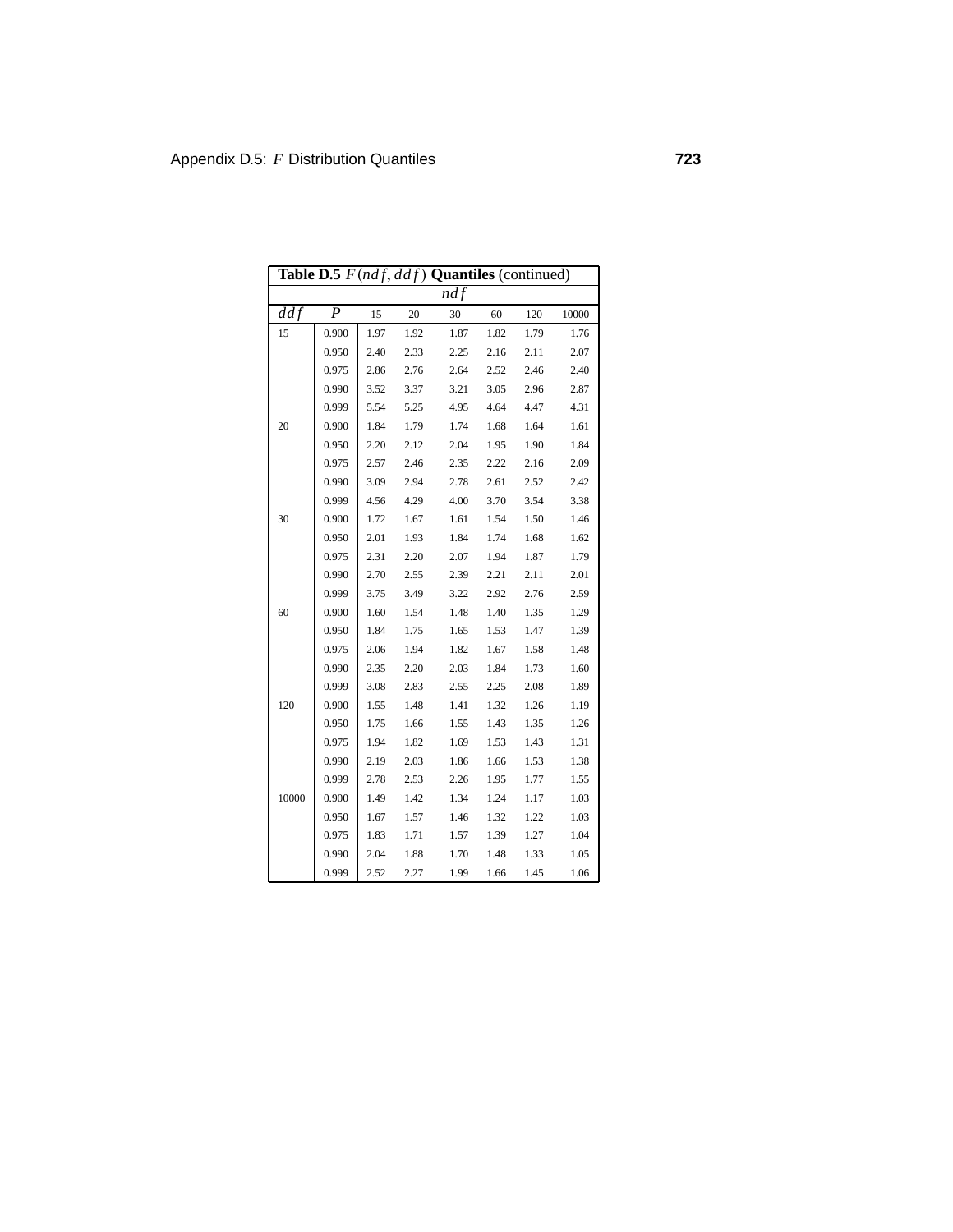#### **D.6 Binomial Distribution Probabilities**

If *X* ∼ Binomial $(n, p)$ , then Table D.6 contains entries computing

$$
P(X = k) = {n \choose k} p^{k} (1-p)^{n-k}
$$

for various values of *n*, *k*, and *p*.

Note that, if *X* ∼ Binomial(*n*, *p*), then  $P(X = k) = P(Y = n - k)$ , where  $Y = n - X \sim \text{Binomial}(n, 1 - p).$ 

| <b>Table D.6 Binomial Probabilities</b> |                                |       |                |                |                |                  |                |                |                |                |  |
|-----------------------------------------|--------------------------------|-------|----------------|----------------|----------------|------------------|----------------|----------------|----------------|----------------|--|
|                                         |                                |       |                |                |                | $\boldsymbol{p}$ |                |                |                |                |  |
| $\boldsymbol{n}$<br>$\overline{2}$      | k                              | .01   | .02            | .03            | .04            | .05              | .06            | .07            | .08            | .09            |  |
|                                         | $\overline{0}$                 | .9801 | .9604          | .9409          | .9216          | .9025            | .8836          | .8649          | .8464          | .8281          |  |
|                                         | $\mathbf{1}$<br>$\overline{2}$ | .0198 | .0392          | .0582          | .0768          | .0950            | .1128          | .1302          | .1472          | .1638          |  |
|                                         |                                | .0001 | .0004          | .0009          | .0016          | .0025            | .0036          | .0049          | .0064          | .0081          |  |
| 3                                       | $\overline{0}$                 | .9703 | .9412          | .9127          | .8847          | .8574            | .8306          | .8044          | .7787          | .7536          |  |
|                                         | $\mathbf{1}$                   | .0294 | .0576          | .0847          | .1106          | .1354            | .1590          | .1816          | .2031          | .2236          |  |
|                                         | 2                              | .0003 | .0012          | .0026          | .0046          | .0071            | .0102          | .0137          | .0177          | .0221          |  |
|                                         | 3                              |       |                |                | .0001          | .0001            | .0002          | .0003          | .0005          | .0007          |  |
| 4                                       | $\boldsymbol{0}$               | .9606 | .9224          | .8853          | .8493          | .8145            | .7807          | .7481          | .7164          | .6857          |  |
|                                         | $\mathbf{1}$                   | .0388 | .0753          | .1095          | .1416          | .1715            | .1993          | .2252          | .2492          | .2713          |  |
|                                         | $\overline{\mathbf{c}}$        | .0006 | .0023          | .0051          | .0088          | .0135            | .0191          | .0254          | .0325          | .0402          |  |
|                                         | 3                              |       |                | .0001          | .0002          | .0005            | .0008          | .0013          | .0019          | .0027          |  |
|                                         | $\overline{4}$                 |       |                |                |                |                  |                |                |                | .0001          |  |
|                                         |                                | .9510 |                |                |                |                  |                |                |                |                |  |
| 5                                       | 0<br>$\mathbf{1}$              | .0480 | .9039<br>.0922 | .8587<br>.1328 | .8154<br>.1699 | .7738<br>.2036   | .7339<br>.2342 | .6957<br>.2618 | .6591<br>.2866 | .6240<br>.3086 |  |
|                                         | $\overline{c}$                 | .0010 | .0038          | .0082          | .0142          | .0214            | .0299          | .0394          | .0498          | .0610          |  |
|                                         | 3                              |       | .0001          | .0003          | .0006          | .0011            | .0019          | .0030          | .0043          | .0060          |  |
|                                         | $\overline{4}$                 |       |                |                |                |                  | .0001          | .0001          | .0002          | .0003          |  |
|                                         | 5                              |       |                |                |                |                  |                |                |                |                |  |
|                                         |                                |       |                |                |                |                  |                |                |                |                |  |
| 6                                       | $\boldsymbol{0}$               | .9415 | .8858          | .8330          | .7828          | .7351            | .6899          | .6470          | .6064          | .5679          |  |
|                                         | $\mathbf{1}$                   | .0571 | .1085          | .1546          | .1957          | .2321            | .2642          | .2922          | .3164          | .3370          |  |
|                                         | $\overline{c}$                 | .0014 | .0055          | .0120          | .0204          | .0305            | .0422          | .0550          | .0688          | .0833          |  |
|                                         | 3                              |       | .0002          | .0005          | .0011          | .0021            | .0036          | .0055          | .0080          | .0110          |  |
|                                         | $\overline{4}$<br>5            |       |                |                |                | .0001            | .0002          | .0003          | .0005          | .0008          |  |
|                                         | 6                              |       |                |                |                |                  |                |                |                |                |  |
|                                         |                                |       |                |                |                |                  |                |                |                |                |  |
| 7                                       | $\boldsymbol{0}$               | .9321 | .8681          | .8080          | .7514          | .6983            | .6485          | .6017          | .5578          | .5168          |  |
|                                         | $\mathbf{1}$                   | .0659 | .1240          | .1749          | .2192          | .2573            | .2897          | .3170          | .3396          | .3578          |  |
|                                         | $\overline{c}$                 | .0020 | .0076          | .0162          | .0274          | .0406            | .0555          | .0716          | .0886          | .1061          |  |
|                                         | 3                              |       | .0003          | .0008          | .0019          | .0036            | .0059          | .0090          | .0128          | .0175          |  |
|                                         | $\overline{4}$<br>5            |       |                |                | .0001          | .0002            | .0004          | .0007          | .0011          | .0017          |  |
|                                         | 6                              |       |                |                |                |                  |                |                | .0001          | .0001          |  |
|                                         | 7                              |       |                |                |                |                  |                |                |                |                |  |
|                                         |                                |       |                |                |                |                  |                |                |                |                |  |
| 8                                       | $\boldsymbol{0}$               | .9227 | .8508          | .7837          | .7214          | .6634            | .6096          | .5596          | .5132          | .4703          |  |
|                                         | $\mathbf{1}$                   | .0746 | .1389          | .1939          | .2405          | .2793            | .3113          | .3370          | .3570          | .3721          |  |
|                                         | $\overline{c}$                 | .0026 | .0099          | .0210          | .0351          | .0515            | .0695          | .0888          | .1087          | .1288          |  |
|                                         | 3                              | .0001 | .0004          | .0013          | .0029          | .0054            | .0089          | .0134          | .0189          | .0255          |  |
|                                         | $\overline{\mathbf{4}}$        |       |                | .0001          | .0002          | .0004            | .0007          | .0013          | .0021          | .0031          |  |
|                                         | 5<br>6                         |       |                |                |                |                  |                | .0001          | .0001          | .0002          |  |
|                                         | 7                              |       |                |                |                |                  |                |                |                |                |  |
|                                         | 8                              |       |                |                |                |                  |                |                |                |                |  |
|                                         |                                |       |                |                |                |                  |                |                |                |                |  |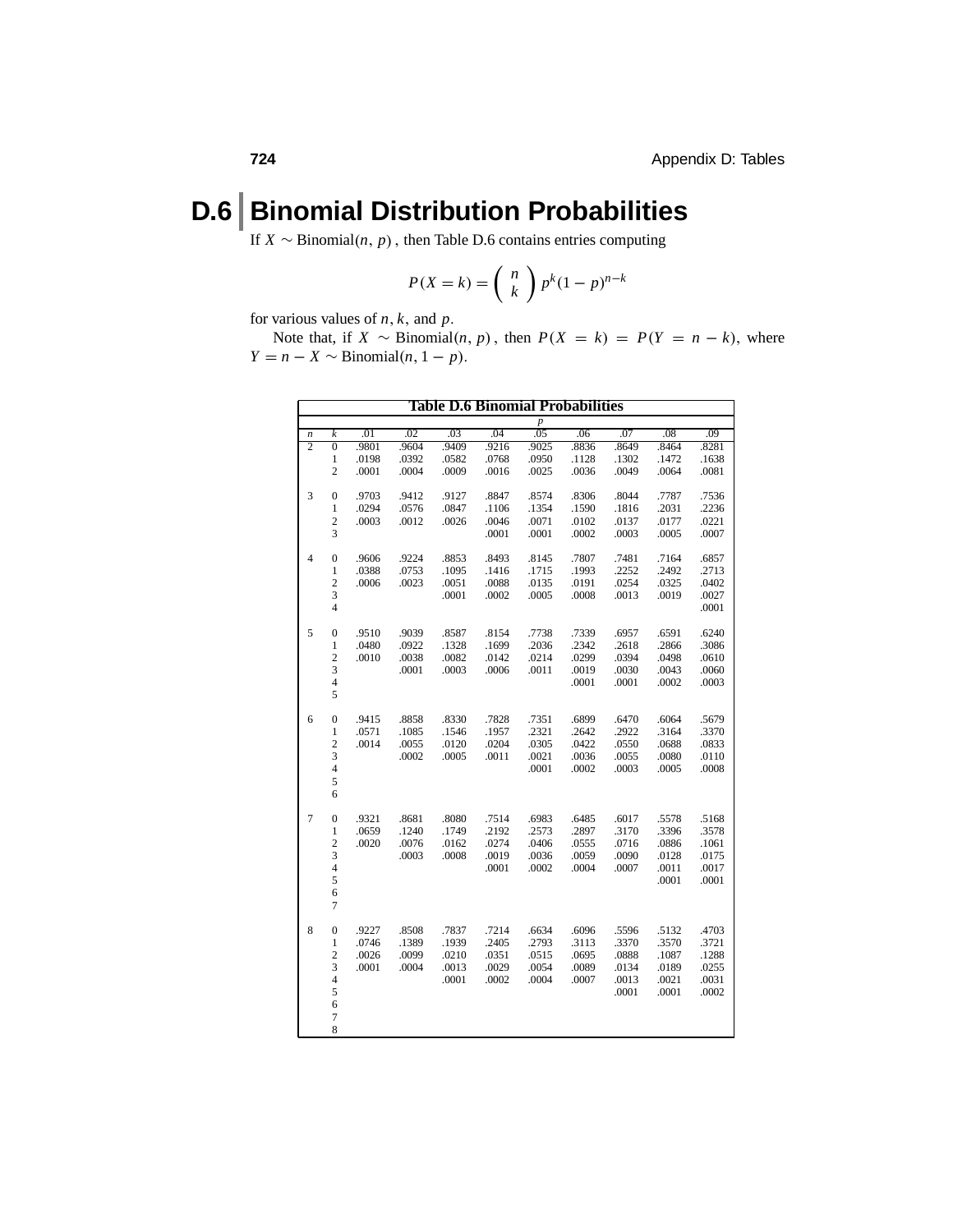|                  | <b>Binomial Probabilities (continued)</b><br>Table D.6 |       |       |       |       |                |       |       |       |       |  |  |
|------------------|--------------------------------------------------------|-------|-------|-------|-------|----------------|-------|-------|-------|-------|--|--|
|                  |                                                        |       |       |       |       | $\frac{p}{30}$ |       |       |       |       |  |  |
| $\boldsymbol{n}$ | $\boldsymbol{k}$                                       | .10   | .15   | .20   | .25   |                | .35   | .40   | .45   | .50   |  |  |
| $\overline{2}$   | $\overline{0}$                                         | .8100 | .7225 | .6400 | .5625 | .4900          | .4225 | .3600 | .3025 | .2500 |  |  |
|                  | 1                                                      | .1800 | .2550 | .3200 | .3750 | .4200          | .4550 | .4800 | .4950 | .5000 |  |  |
|                  | $\overline{c}$                                         | .0100 | .0225 | .0400 | .0625 | .0900          | .1225 | .1600 | .2025 | .2500 |  |  |
| 3                | $\boldsymbol{0}$                                       | .7290 | .6141 | .5120 | .4219 | .3430          | .2746 | .2160 | .1664 | .1250 |  |  |
|                  | $\mathbf{1}$                                           | .2430 | .3251 | .3840 | .4219 | .4410          | .4436 | .4320 | .4084 | .3750 |  |  |
|                  | $\overline{c}$                                         | .0270 | .0574 | .0960 | .1406 | .1890          | .2389 | .2880 | .3341 | .3750 |  |  |
|                  | 3                                                      | .0010 | .0034 | .0080 | .0156 | .0270          | .0429 | .0640 | .0911 | .1250 |  |  |
| $\overline{4}$   | $\boldsymbol{0}$                                       | .6561 | .5220 | .4096 | .3164 | .2401          | .1785 | .1296 | .0915 | .0625 |  |  |
|                  | 1                                                      | .2916 | .3685 | .4096 | .4219 | .4116          | .3845 | .3456 | .2995 | .2500 |  |  |
|                  | $\overline{c}$                                         | .0486 | .0975 | .1536 | .2109 | .2646          | .3105 | .3456 | .3675 | .3750 |  |  |
|                  | $\overline{3}$                                         | .0036 | .0115 | .0256 | .0469 | .0756          | .1115 | .1536 | .2005 | .2500 |  |  |
|                  | $\overline{4}$                                         | .0001 | .0005 | .0016 | .0039 | .0081          | .0150 | .0256 | .0410 | .0625 |  |  |
| 5                | $\boldsymbol{0}$                                       | .5905 | .4437 | .3277 | .2373 | .1681          | .1160 | .0778 | .0503 | .0313 |  |  |
|                  | $\mathbf{1}$                                           | .3280 | .3915 | .4096 | .3955 | .3602          | .3124 | .2592 | .2059 | .1563 |  |  |
|                  |                                                        | .0729 | .1382 | .2048 | .2637 | .3087          | .3364 | .3456 | .3369 | .3125 |  |  |
|                  | $\frac{2}{3}$                                          | .0081 | .0244 | .0512 | .0879 | .1323          | .1811 | .2304 | .2757 | .3125 |  |  |
|                  | $\overline{4}$                                         | .0004 | .0022 | .0064 | .0146 | .0284          | .0488 | .0768 | .1128 | .1562 |  |  |
|                  | 5                                                      |       | .0001 | .0003 | .0010 | .0024          | .0053 | .0102 | .0185 | .0312 |  |  |
| 6                | $\boldsymbol{0}$                                       | .5314 | .3771 | .2621 | .1780 | .1176          | .0754 | .0467 | .0277 | .0156 |  |  |
|                  | $\mathbf{1}$                                           | .3543 | .3993 | .3932 | .3560 | .3025          | .2437 | .1866 | .1359 | .0938 |  |  |
|                  | $\overline{\mathbf{c}}$                                | .0984 | .1762 | .2458 | .2966 | .3241          | .3280 | .3110 | .2780 | .2344 |  |  |
|                  | 3                                                      | .0146 | .0415 | .0819 | .1318 | .1852          | .2355 | .2765 | .3032 | .3125 |  |  |
|                  | $\overline{4}$                                         | .0012 | .0055 | .0154 | .0330 | .0595          | .0951 | .1382 | .1861 | .2344 |  |  |
|                  | 5                                                      | .0001 | .0004 | .0015 | .0044 | .0102          | .0205 | .0369 | .0609 | .0937 |  |  |
|                  | 6                                                      |       |       | .0001 | .0002 | .0007          | .0018 | .0041 | .0083 | .0156 |  |  |
| $\overline{7}$   | $\boldsymbol{0}$                                       | .4783 | .3206 | .2097 | .1335 | .0824          | .0490 | .0280 | .0152 | .0078 |  |  |
|                  | 1                                                      | .3720 | .3960 | .3670 | .3115 | .2471          | .1848 | .1306 | .0872 | .0547 |  |  |
|                  | $\overline{\mathbf{c}}$                                | .1240 | .2097 | .2753 | .3115 | .3177          | .2985 | .2613 | .2140 | .1641 |  |  |
|                  | 3                                                      | .0230 | .0617 | .1147 | .1730 | .2269          | .2679 | .2903 | .2918 | .2734 |  |  |
|                  | $\overline{4}$                                         | .0026 | .0109 | .0287 | .0577 | .0972          | .1442 | .1935 | .2388 | .2734 |  |  |
|                  | 5                                                      | .0002 | .0012 | .0043 | .0115 | .0250          | .0466 | .0774 | .1172 | .1641 |  |  |
|                  | 6                                                      |       | .0001 | .0004 | .0013 | .0036          | .0084 | .0172 | .0320 | .0547 |  |  |
|                  | $\overline{7}$                                         |       |       |       | .0001 | .0002          | .0006 | .0016 | .0037 | .0078 |  |  |
| 8                | $\boldsymbol{0}$                                       | .4305 | .2725 | .1678 | .1001 | .0576          | .0319 | .0168 | .0084 | .0039 |  |  |
|                  | $\mathbf{1}$                                           | .3826 | .3847 | .3355 | .2670 | .1977          | .1373 | .0896 | .0548 | .0313 |  |  |
|                  |                                                        | .1488 | .2376 | .2936 | .3115 | .2965          | .2587 | .2090 | .1569 | .1094 |  |  |
|                  | $\frac{2}{3}$                                          | .0331 | .0839 | .1468 | .2076 | .2541          | .2786 | .2787 | .2568 | .2188 |  |  |
|                  | $\overline{4}$                                         | .0046 | .0185 | .0459 | .0865 | .1361          | .1875 | .2322 | .2627 | .2734 |  |  |
|                  | 5                                                      | .0004 | .0026 | .0092 | .0231 | .0467          | .0808 | .1239 | .1719 | .2188 |  |  |
|                  | 6                                                      |       | .0002 | .0011 | .0038 | .0100          | .0217 | .0413 | .0703 | .1094 |  |  |
|                  | $\overline{7}$                                         |       |       | .0001 | .0004 | .0012          | .0033 | .0079 | .0164 | .0312 |  |  |
|                  | 8                                                      |       |       |       |       | .0001          | .0002 | .0007 | .0017 | .0039 |  |  |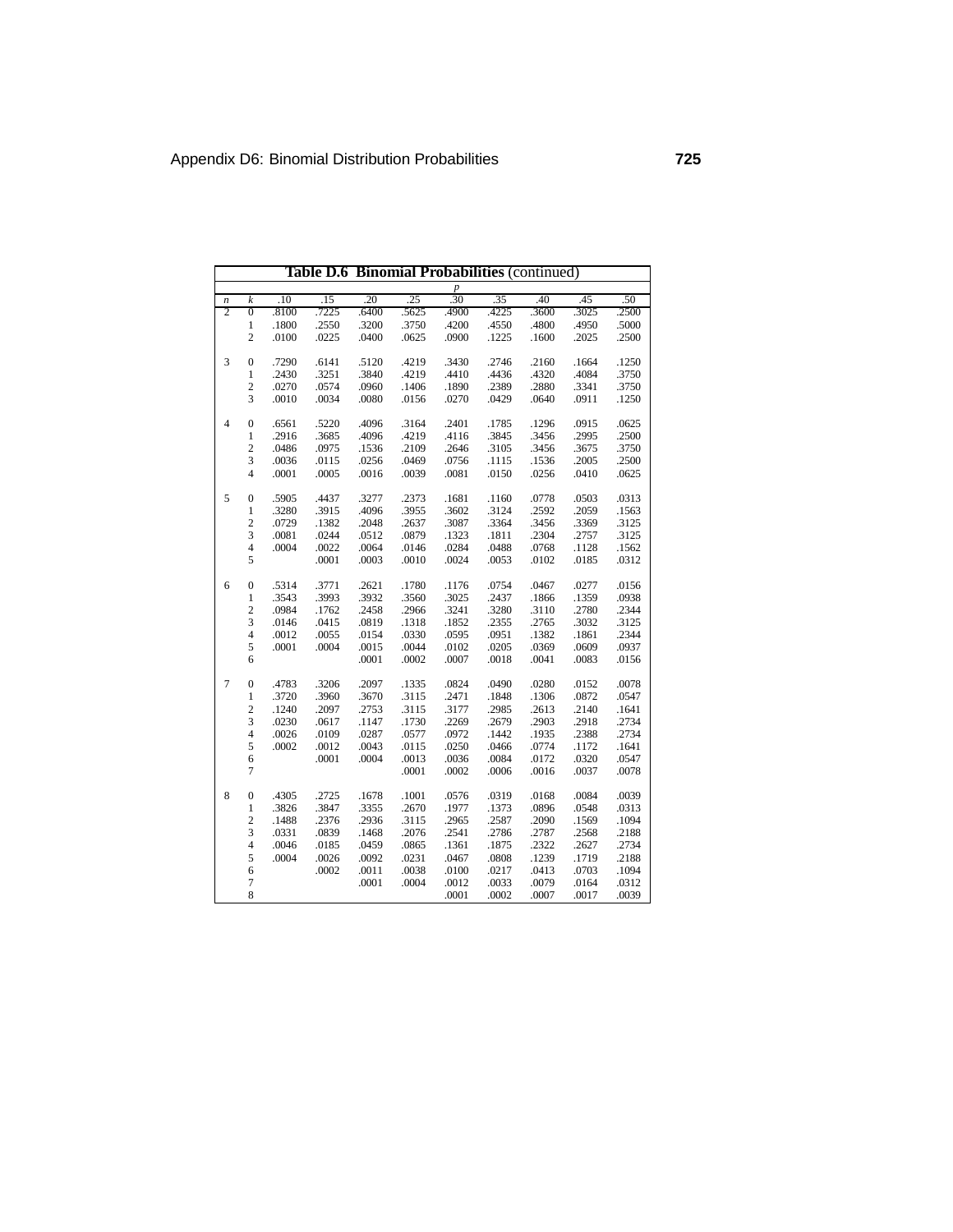|        | <b>Table D.6 Binomial Probabilities (continued)</b> |                |                |                |                |                  |                |                |                |                |  |
|--------|-----------------------------------------------------|----------------|----------------|----------------|----------------|------------------|----------------|----------------|----------------|----------------|--|
|        |                                                     |                |                |                |                | $\boldsymbol{p}$ |                |                |                |                |  |
| n<br>9 | k                                                   | .01            | .02            | .03            | .04            | .05              | .06<br>.5730   | .07            | .08            | .09            |  |
|        | $\overline{0}$<br>$\mathbf{1}$                      | .9135<br>.0830 | .8337<br>.1531 | .7602<br>.2116 | .6925<br>.2597 | .6302<br>.2985   | .3292          | .5204<br>.3525 | .4722<br>.3695 | .4279<br>.3809 |  |
|        | $\overline{c}$                                      | .0034          | .0125          | .0262          | .0433          | .0629            | .0840          | .1061          | .1285          | .1507          |  |
|        | 3                                                   | .0001          | .0006          | .0019          | .0042          | .0077            | .0125          | .0186          | .0261          | .0348          |  |
|        | $\overline{\mathcal{L}}$                            |                |                | .0001          | .0003          | .0006            | .0012          | .0021          | .0034          | .0052          |  |
|        | 5                                                   |                |                |                |                |                  | .0001          | .0002          | .0003          | .0005          |  |
|        | 6                                                   |                |                |                |                |                  |                |                |                |                |  |
|        | $\overline{7}$                                      |                |                |                |                |                  |                |                |                |                |  |
|        | 8                                                   |                |                |                |                |                  |                |                |                |                |  |
|        | 9                                                   |                |                |                |                |                  |                |                |                |                |  |
| 10     | $\boldsymbol{0}$                                    | .9044          | .8171          | .7374          | .6648          | .5987            | .5386          | .4840          | .4344          | .3894          |  |
|        | 1                                                   | .0914          | .1667          | .2281          | .2770          | .3151            | .3438          | .3643          | .3777          | .3851          |  |
|        | $\overline{\mathbf{c}}$                             | .0042          | .0153          | .0317          | .0519          | .0746            | .0988          | .1234          | .1478          | .1714          |  |
|        | 3                                                   | .0001          | .0008          | .0026          | .0058          | .0105            | .0168          | .0248          | .0343          | .0452          |  |
|        | $\overline{\mathcal{L}}$                            |                |                | .0001          | .0004          | .0010            | .0019          | .0033          | .0052          | .0078          |  |
|        | 5                                                   |                |                |                |                | .0001            | .0001          | .0003          | .0005          | .0009          |  |
|        | 6                                                   |                |                |                |                |                  |                |                |                | .0001          |  |
|        | $\overline{7}$                                      |                |                |                |                |                  |                |                |                |                |  |
|        | 8                                                   |                |                |                |                |                  |                |                |                |                |  |
|        | 9                                                   |                |                |                |                |                  |                |                |                |                |  |
|        | 10                                                  |                |                |                |                |                  |                |                |                |                |  |
| 12     | $\boldsymbol{0}$                                    | .8864          | .7847          | .6938          | .6127          | .5404            | .4759          | .4186          | .3677          | .3225          |  |
|        | 1                                                   | .1074          | .1922          | .2575          | .3064          | .3413            | .3645          | .3781          | .3837          | .3827          |  |
|        | $\overline{c}$                                      | .0060          | .0216          | .0438          | .0702          | .0988            | .1280          | .1565          | .1835          | .2082          |  |
|        | 3                                                   | .0002          | .0015          | .0045          | .0098          | .0173            | .0272          | .0393          | .0532          | .0686          |  |
|        | $\overline{\mathbf{4}}$                             |                | .0001          | .0003          | .0009          | .0021            | .0039          | .0067          | .0104          | .0153          |  |
|        | 5                                                   |                |                |                | .0001          | .0002            | .0004          | .0008          | .0014          | .0024          |  |
|        | 6<br>$\overline{7}$                                 |                |                |                |                |                  |                | .0001          | .0001          | .0003          |  |
|        | 8                                                   |                |                |                |                |                  |                |                |                |                |  |
|        | 9                                                   |                |                |                |                |                  |                |                |                |                |  |
|        | 10                                                  |                |                |                |                |                  |                |                |                |                |  |
|        | 11                                                  |                |                |                |                |                  |                |                |                |                |  |
|        | 12                                                  |                |                |                |                |                  |                |                |                |                |  |
|        |                                                     |                |                |                |                |                  |                |                |                |                |  |
| 15     | $\boldsymbol{0}$                                    | .8601          | .7386          | .6333          | .5421          | .4633            | .3953          | .3367          | .2863          | .2430          |  |
|        | $\mathbf{1}$                                        | .1303          | .2261          | .2938          | .3388          | .3658            | .3785          | .3801          | .3734          | .3605          |  |
|        | $\overline{c}$<br>3                                 | .0092<br>.0004 | .0323<br>.0029 | .0636<br>.0085 | .0988<br>.0178 | .1348<br>.0307   | .1691<br>.0468 | .2003<br>.0653 | .2273<br>.0857 | .2496<br>.1070 |  |
|        | $\overline{\mathbf{4}}$                             |                | .0002          | .0008          | .0022          | .0049            | .0090          | .0148          | .0223          | .0317          |  |
|        | 5                                                   |                |                | .0001          | .0002          | .0006            | .0013          | .0024          | .0043          | .0069          |  |
|        | 6                                                   |                |                |                |                |                  | .0001          | .0003          | .0006          | .0011          |  |
|        | $\overline{7}$                                      |                |                |                |                |                  |                |                | .0001          | .0001          |  |
|        | 8                                                   |                |                |                |                |                  |                |                |                |                |  |
|        | 9                                                   |                |                |                |                |                  |                |                |                |                |  |
|        | 10                                                  |                |                |                |                |                  |                |                |                |                |  |
|        | 11                                                  |                |                |                |                |                  |                |                |                |                |  |
|        | 12                                                  |                |                |                |                |                  |                |                |                |                |  |
|        | 13                                                  |                |                |                |                |                  |                |                |                |                |  |
|        | 14                                                  |                |                |                |                |                  |                |                |                |                |  |
|        | 15                                                  |                |                |                |                |                  |                |                |                |                |  |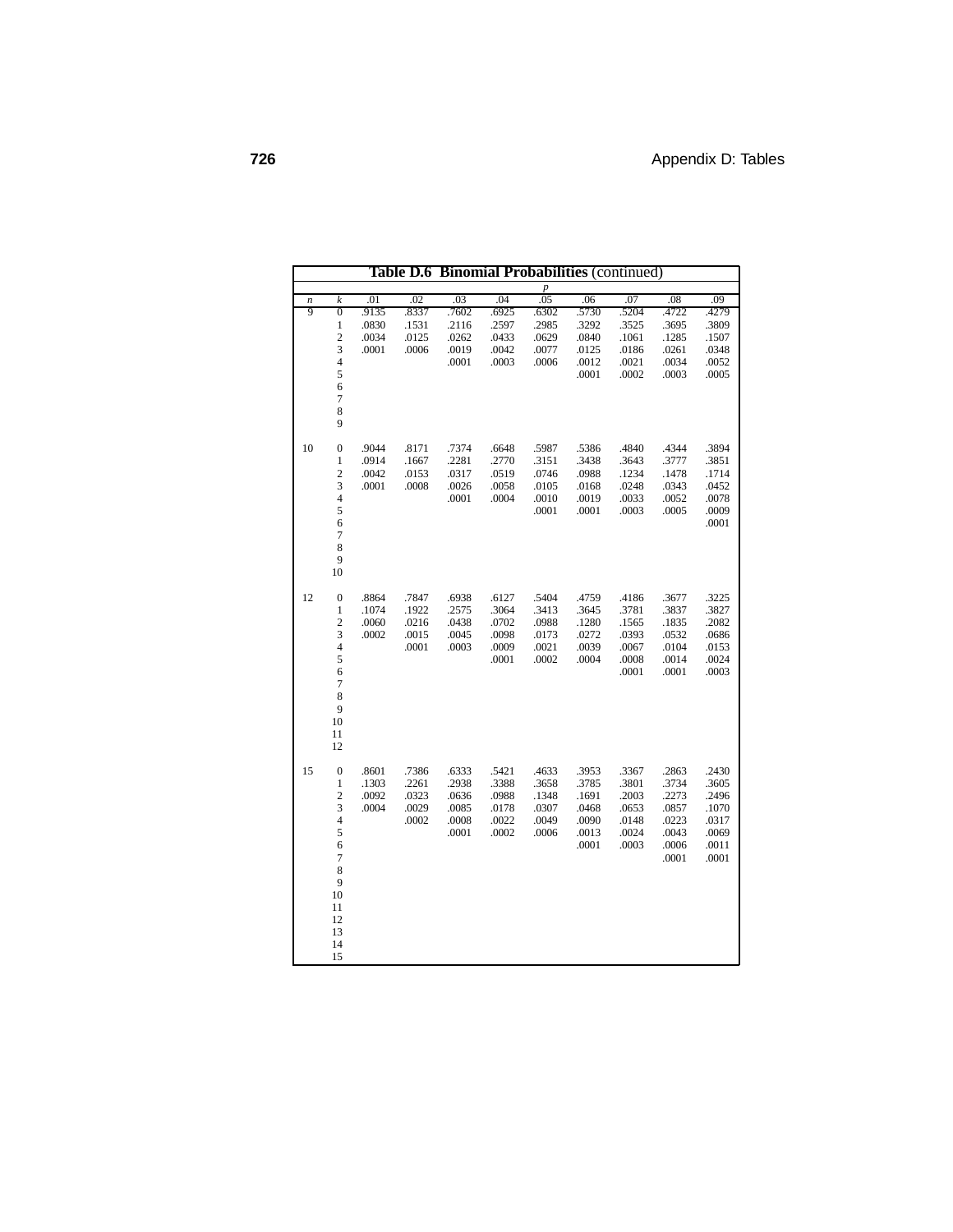| Table D.6 Binomial Probabilities (continued) |                     |                |       |                |                |                  |                |                |                |                |
|----------------------------------------------|---------------------|----------------|-------|----------------|----------------|------------------|----------------|----------------|----------------|----------------|
|                                              |                     |                |       |                |                | $\boldsymbol{p}$ |                |                |                |                |
| $\boldsymbol{n}$                             | k                   | .10            | .15   | .20            | .25            | .30              | .35            | .40            | .45            | .50            |
| 9                                            | $\overline{0}$      | .3874          | .2316 | .1342          | .0751          | .0404            | .0207          | .0101          | .0046          | .0020          |
|                                              | $\mathbf{1}$        | .3874          | .3679 | .3020          | .2253          | .1556            | .1004          | .0605          | .0339          | .0176          |
|                                              | $\overline{c}$      | .1722          | .2597 | .3020          | .3003          | .2668            | .2162          | .1612          | .1110          | .0703          |
|                                              | 3                   | .0446          | .1069 | .1762          | .2336          | .2668            | .2716<br>.2194 | .2508          | .2119          | .1641          |
|                                              | $\overline{4}$<br>5 | .0074<br>.0008 | .0283 | .0661          | .1168          | .1715<br>.0735   |                | .2508          | .2600<br>.2128 | .2461<br>.2461 |
|                                              |                     |                | .0050 | .0165          | .0389<br>.0087 |                  | .1181<br>.0424 | .1672<br>.0743 |                | .1641          |
|                                              | 6<br>$\overline{7}$ | .0001          | .0006 | .0028<br>.0003 | .0012          | .0210<br>.0039   | .0098          | .0212          | .1160<br>.0407 | .0703          |
|                                              | 8                   |                |       |                | .0001          | .0004            | .0013          | .0035          | .0083          | .0176          |
|                                              | 9                   |                |       |                |                |                  | .0001          | .0003          | .0008          | .0020          |
|                                              |                     |                |       |                |                |                  |                |                |                |                |
| 10                                           | $\mathbf{0}$        | .3487          | .1969 | .1074          | .0563          | .0282            | .0135          | .0060          | .0025          | .0010          |
|                                              | $\mathbf{1}$        | .3874          | .3474 | .2684          | .1877          | .1211            | .0725          | .0403          | .0207          | .0098          |
|                                              | $\overline{c}$      | .1937          | .2759 | .3020          | .2816          | .2335            | .1757          | .1209          | .0763          | .0439          |
|                                              | 3                   | .0574          | .1298 | .2013          | .2503          | .2668            | .2522          | .2150          | .1665          | .1172          |
|                                              | $\overline{4}$      | .0112          | .0401 | .0881          | .1460          | .2001            | .2377          | .2508          | .2384          | .2051          |
|                                              | 5                   | .0015          | .0085 | .0264          | .0584          | .1029            | .1536          | .2007          | .2340          | .2461          |
|                                              | 6                   | .0001          | .0012 | .0055          | .0162          | .0368            | .0689          | .1115          | .1596          | .2051          |
|                                              | $\overline{7}$      |                | .0001 | .0008          | .0031          | .0090            | .0212          | .0425          | .0746          | .1172          |
|                                              | 8                   |                |       | .0001          | .0004          | .0014            | .0043          | .0106          | .0229          | .0439          |
|                                              | 9                   |                |       |                |                | .0001            | .0005          | .0016          | .0042          | .0098          |
|                                              | 10                  |                |       |                |                |                  |                | .0001          | .0003          | .0010          |
| 12                                           | $\boldsymbol{0}$    | .2824          | .1422 | .0687          | .0317          | .0138            | .0057          | .0022          | .0008          | .0002          |
|                                              | $\,1$               | .3766          | .3012 | .2062          | .1267          | .0712            | .0368          | .0174          | .0075          | .0029          |
|                                              | $\overline{c}$      | .2301          | .2924 | .2835          | .2323          | .1678            | .1088          | .0639          | .0339          | .0161          |
|                                              | 3                   | .0852          | .1720 | .2362          | .2581          | .2397            | .1954          | .1419          | .0923          | .0537          |
|                                              | $\overline{4}$      | .0213          | .0683 | .1329          | .1936          | .2311            | .2367          | .2128          | .1700          | .1208          |
|                                              | 5                   | .0038          | .0193 | .0532          | .1032          | .1585            | .2039          | .2270          | .2225          | .1934          |
|                                              | 6                   | .0005          | .0040 | .0155          | .0401          | .0792            | .1281          | .1766          | .2124          | .2256          |
|                                              | $\overline{7}$      |                | .0006 | .0033          | .0115          | .0291            | .0591          | .1009          | .1489          | .1934          |
|                                              | 8                   |                | .0001 | .0005          | .0024          | .0078            | .0199          | .0420          | .0762          | .1208          |
|                                              | $\overline{9}$      |                |       | .0001          | .0004          | .0015            | .0048          | .0125          | .0277          | .0537          |
|                                              | 10                  |                |       |                |                | .0002            | .0008          | .0025          | .0068          | .0161          |
|                                              | 11                  |                |       |                |                |                  | .0001          | .0003          | .0010          | .0029          |
|                                              | 12                  |                |       |                |                |                  |                |                | .0001          | .0002          |
| 15                                           | $\boldsymbol{0}$    | .2059          | .0874 | .0352          | .0134          | .0047            | .0016          | .0005          | .0001          |                |
|                                              | $\mathbf{1}$        | .3432          | .2312 | .1319          | .0668          | .0305            | .0126          | .0047          | .0016          | .0005          |
|                                              | $\overline{c}$      | .2669          | .2856 | .2309          | .1559          | .0916            | .0476          | .0219          | .0090          | .0032          |
|                                              | 3                   | .1285          | .2184 | .2501          | .2252          | .1700            | .1110          | .0634          | .0318          | .0139          |
|                                              | $\overline{4}$      | .0428          | .1156 | .1876          | .2252          | .2186            | .1792          | .1268          | .0780          | .0417          |
|                                              | 5                   | .0105          | .0449 | .1032          | .1651          | .2061            | .2123          | .1859          | .1404          | .0916          |
|                                              | 6                   | .0019          | .0132 | .0430          | .0917          | .1472            | .1906          | .2066          | .1914          | .1527          |
|                                              | $\overline{7}$      | .0003          | .0030 | .0138          | .0393          | .0811            | .1319          | .1771          | .2013          | .1964          |
|                                              | 8                   |                | .0005 | .0035          | .0131          | .0348            | .0710          | .1181          | .1647          | .1964          |
|                                              | 9                   |                | .0001 | .0007          | .0034          | .0116            | .0298          | .0612          | .1048          | .1527          |
|                                              | 10                  |                |       | .0001          | .0007          | .0030            | .0096          | .0245          | .0515          | .0916          |
|                                              | 11                  |                |       |                | .0001          | .0006            | .0024          | .0074          | .0191          | .0417          |
|                                              | 12                  |                |       |                |                | .0001            | .0004          | .0016          | .0052          | .0139          |
|                                              | 13                  |                |       |                |                |                  | .0001          | .0003          | .0010          | .0032          |
|                                              | 14                  |                |       |                |                |                  |                |                | .0001          | .0005          |
|                                              | 15                  |                |       |                |                |                  |                |                |                |                |